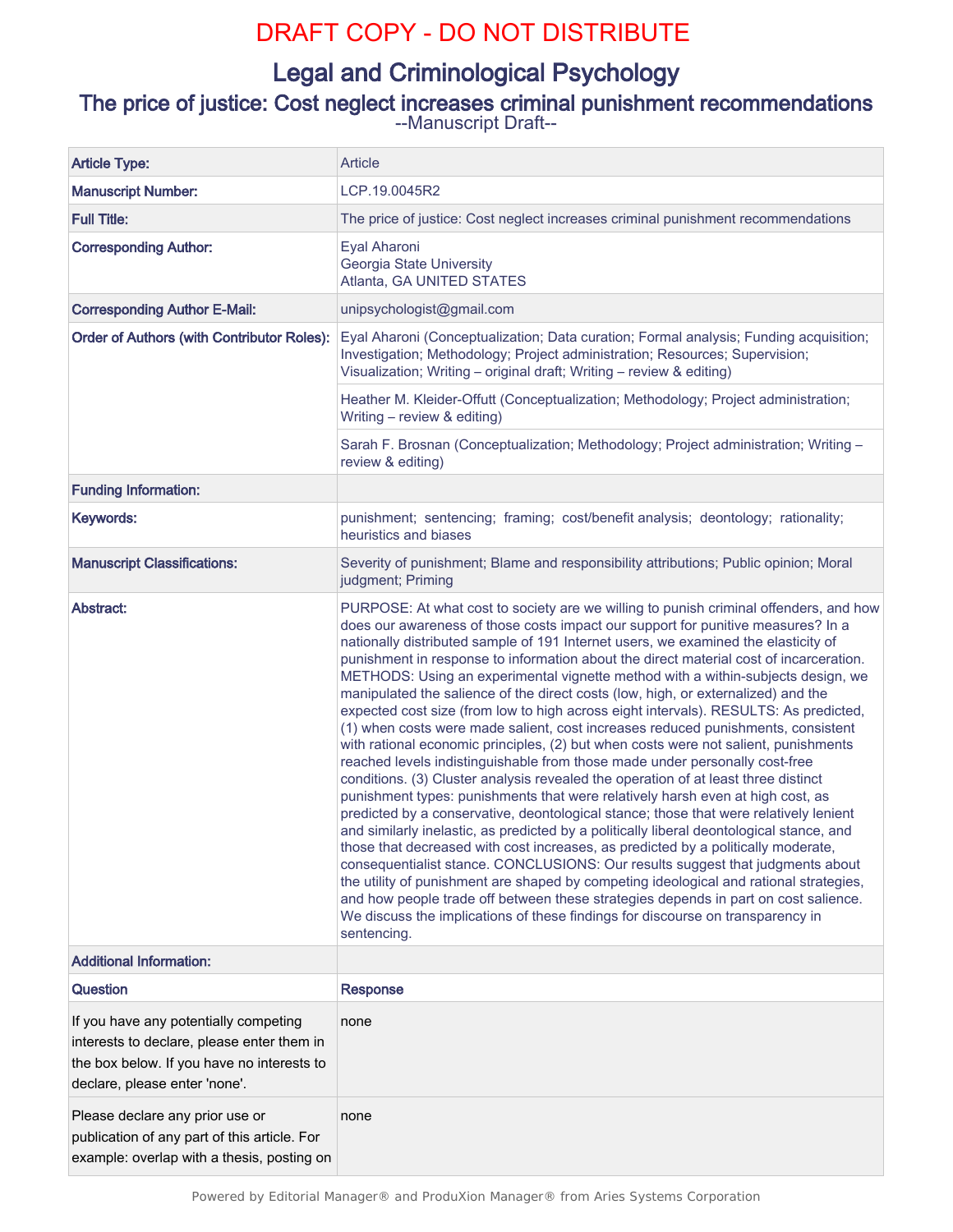| a pre-print server, using a shared data set<br>as part of a long-term project, overlap with<br>a conference publication, an extension of<br>earlier work. Any overlap not declared and<br>later discovered can result in the<br>manuscript being withdrawn from<br>consideration.                                                     |                                                                                |
|---------------------------------------------------------------------------------------------------------------------------------------------------------------------------------------------------------------------------------------------------------------------------------------------------------------------------------------|--------------------------------------------------------------------------------|
| Please specify the word count of your<br>manuscript (excluding the abstract, tables,<br>figures and references). Please note that<br>any papers that are over the 5000 word<br>limit will be returned to the authors unless<br>they have received prior permission from<br>the Editor for the submission of the longer<br>manuscript. | $\sim$ 5,569. The Editor has granted permission to submit this article length. |
| Do you use Twitter for academic<br>purposes? (If you do and your paper is<br>accepted, we will 'mention' you when we<br>share a link to the online article.)                                                                                                                                                                          | no                                                                             |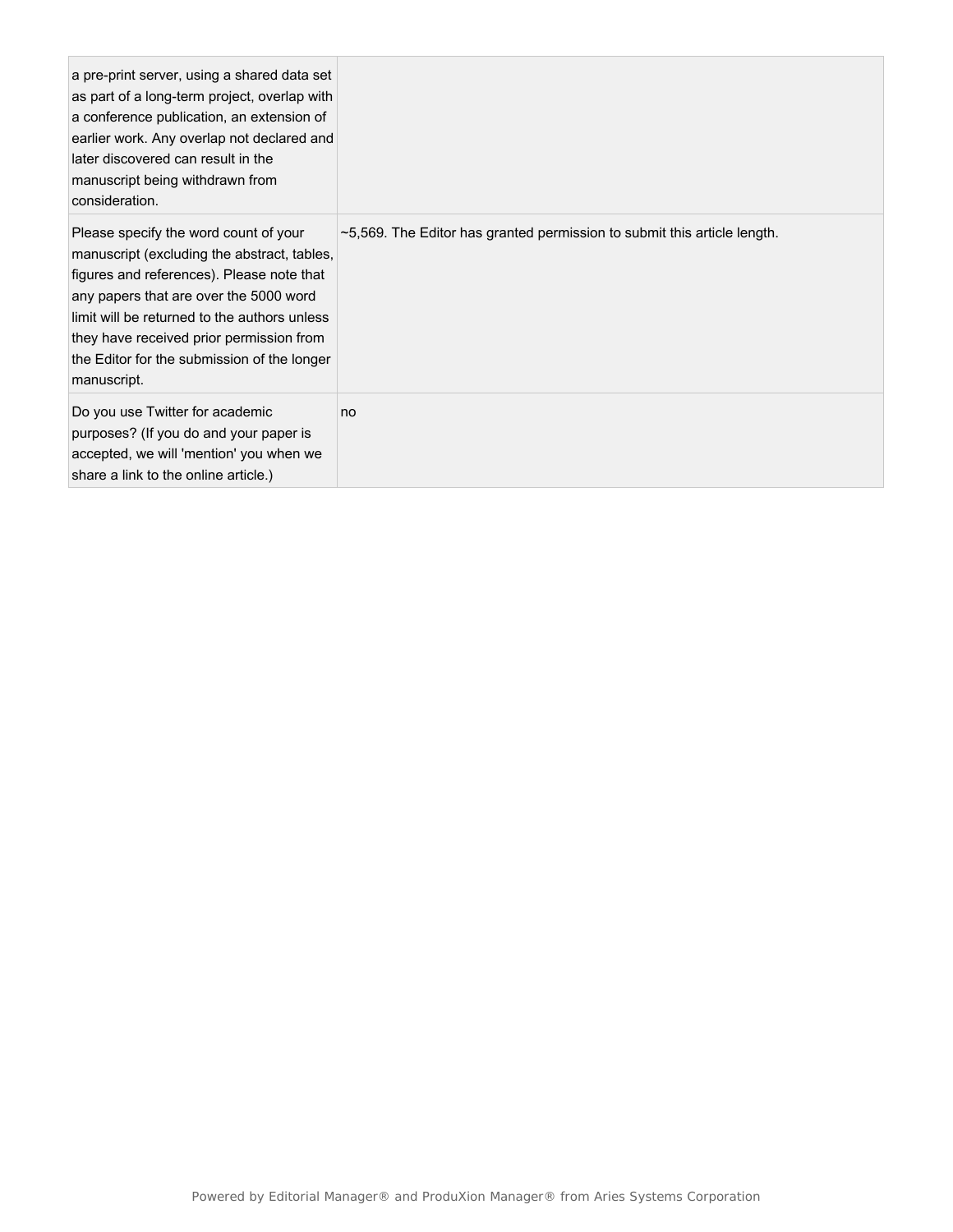# **Title: The price of justice: Cost neglect increases criminal punishment recommendations**

Short title: *Cost neglect increases punishment* 

Eyal Aharoni\*<sup>1,2,3</sup>, Heather M. Kleider-Offutt<sup>1,3</sup>, and Sarah F. Brosnan<sup>1,3,4</sup>

<sup>1</sup> Department of Psychology, Georgia State University, Atlanta, GA, USA

<sup>2</sup> Department of Philosophy, Georgia State University, Atlanta, GA, USA

<sup>3</sup> Neuroscience Institute, Georgia State University, Atlanta, GA, USA

4 Center for Behavioral Neuroscience, Atlanta, GA, USA

\*Corresponding author information: Eyal Aharoni, Department of Psychology, Georgia State University, P.O. Box 5010, Atlanta, GA 30302‐5010, USA. (e-mail: eaharoni@gsu.edu).

# **Abstract:**

PURPOSE: At what cost to society are we willing to punish criminal offenders, and how does our awareness of those costs impact our support for punitive measures? In a nationally distributed sample of 191 Internet users, we examined the elasticity of punishment in response to information about the direct material cost of incarceration. METHODS: Using an experimental vignette method with a within-subjects design, we manipulated the salience of the direct costs (low, high, or externalized) and the expected cost size (from low to high across eight intervals). RESULTS: As predicted, (1) when costs were made salient, cost increases reduced punishments, consistent with rational economic principles, (2) but when costs were not salient, punishments reached levels indistinguishable from those made under personally cost-free conditions. (3) Cluster analysis revealed the operation of at least three distinct punishment types: punishments that were relatively harsh even at high cost, as predicted by a conservative, deontological stance; those that were relatively lenient and similarly inelastic, as predicted by a politically liberal deontological stance, and those that decreased with cost increases, as predicted by a politically moderate, consequentialist stance. CONCLUSIONS: Our results suggest that judgments about the utility of punishment are shaped by competing ideological and rational strategies, and how people trade off between these strategies depends in part on cost salience. We discuss the implications of these findings for discourse on transparency in sentencing.

# **Keywords:**

punishment; sentencing; framing; cost/benefit analysis; deontology; rationality; heuristics and biases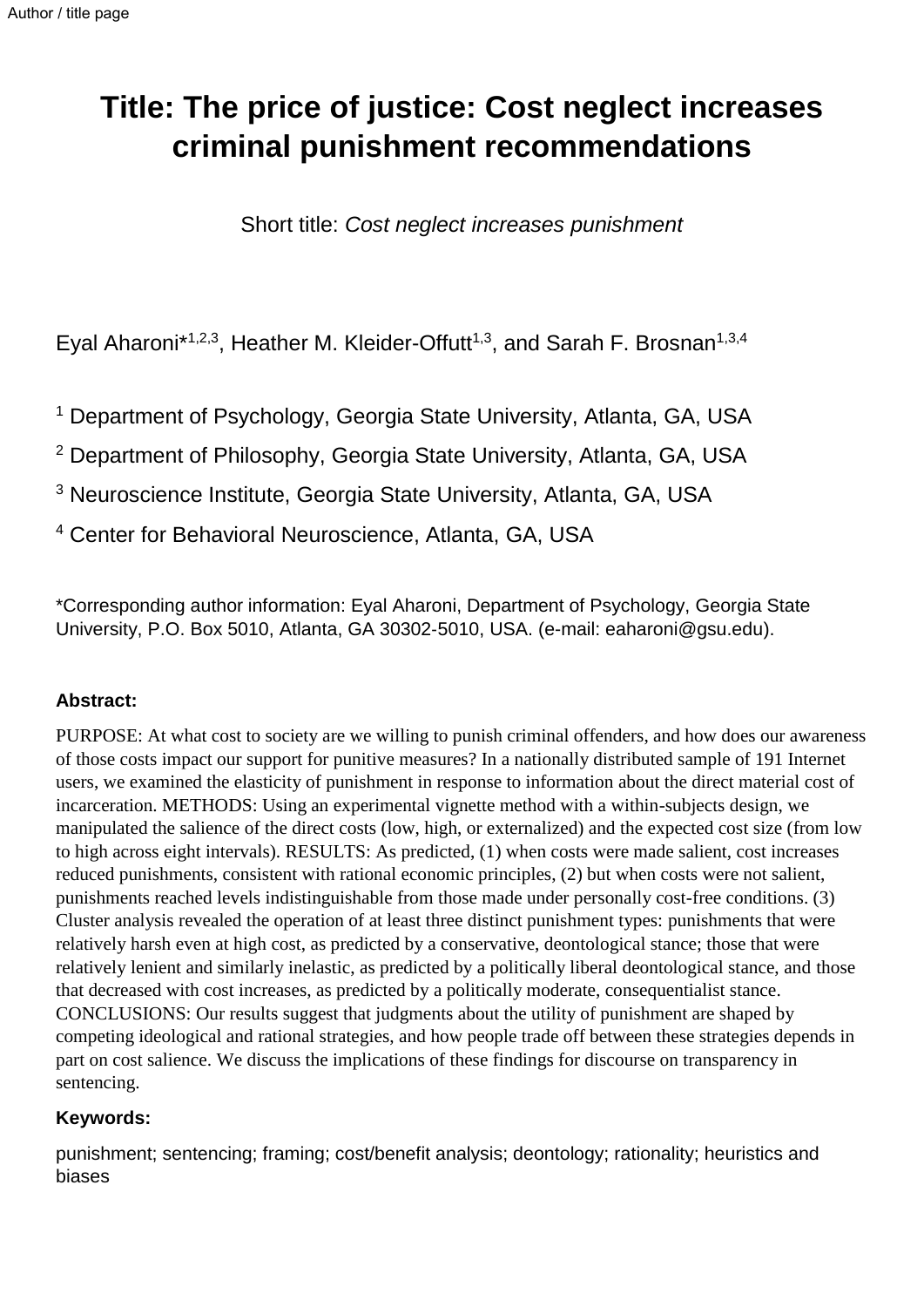#### **Introduction**

Public concerns about over-incarceration have reached the highest level of government (Baker, 2018). The U.S. now incarcerates over two million people, a number that is five times greater than thirty years ago and proportionally exceeds that of any other country (White House, 2016). All this punishment comes at a cost. On average, it costs over \$30,000 to incarcerate an adult for one year (Henrichson & Delaney, 2012). Collectively, taxpayers spend over \$250 billion on corrections each year (White House, 2016), not including the many collateral costs of incarceration, such as the barriers that former offenders face obtaining education, healthcare, and employment.

While sentencing policies and practices are carried out by legal practitioners, these policies are enacted by officials who are accountable to public voters and/or taxpayers (Enns, 2014). Therefore, examining how laypeople form punishment attitudes is of utmost importance. This study examined two pertinent questions: (1) How does attention to the societal costs of punishment affect lay sentencing attitudes? And (2) how great a cost will laypeople support in order to ensure that punishment is served?

Different theories make competing predictions about how cost considerations affect punishment attitudes. Deontological theories describe a categorical obligation to punish offenders for what they did in proportion to their moral culpability (Packer, 1968). From a purely deontological perspective, incarceration costs are irrelevant and should not affect sentencing judgments. Indeed, when sentencing decisions are based on strong moral values, such as the desire for retribution, no monetary cost would be large enough to override such decisions because they are incommensurable (Tetlock, 2003). This prediction is consistent with social science research on sacred values, which imply that if punishment judgments are based on

1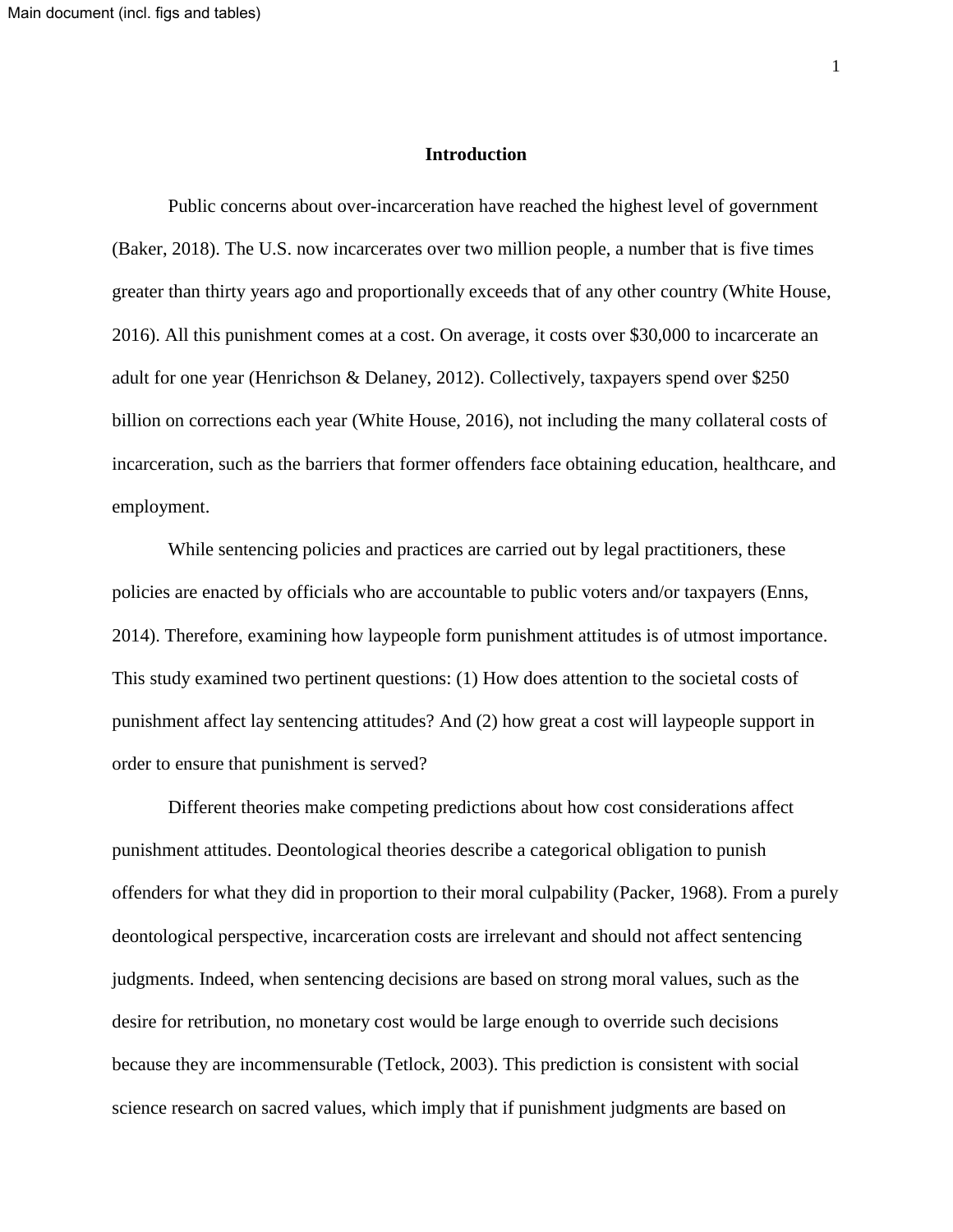categorical moral principles, they will be resistant to change in response to exposure to cost/benefit information (Aharoni & Fridlund, 2012; Berns et al., 2012; Haidt & Graham, 2007; Tetlock, Kristel, Elson, Green, & Lerner, 2000).

Rational choice theories, in contrast, are part of a larger class of consequentialist theories, which state that consumer decisions tend to be more sparing as the cost of the good increases. These theories assume that people tend to make choices that serve their self-interest, and to do this, they attempt to place equal consideration on all relevant costs and benefits of a given choice (Starmer, 2000). From this perspective, higher costs of incarceration should result in less punishment.

Both deontological and rational choice theories assume that decision making behavior is faithful to the decision maker's theoretical motivations. The heuristics and biases framework, in contrast, suggests that human decision making under uncertainty is highly suggestible, inconsistent, and in some cases, irrational. In the context of criminal punishment judgments, laypeople and experts alike are easily swayed, not just by the substantive facts of the case, but by supposedly irrelevant contextual cues, such as the cognitive availability of the information (Bennett, 2014; Tversky & Kahneman, 1973). According to this perspective, support for punishment should be greater when the costs of incarceration are less salient because information that is out of sight is at risk of being out of mind. Increasing the salience of these costs should have the opposite effect.

Empirical evidence provides considerable support for the heuristic and biases framework. For example, behavioral economics research has shown that when people make decisions under uncertainty, they neglect to consider the decision's opportunity costs—namely, the opportunities that were foregone in order to fund the one that is selected (Becker et al., 1974; Frederick et al.,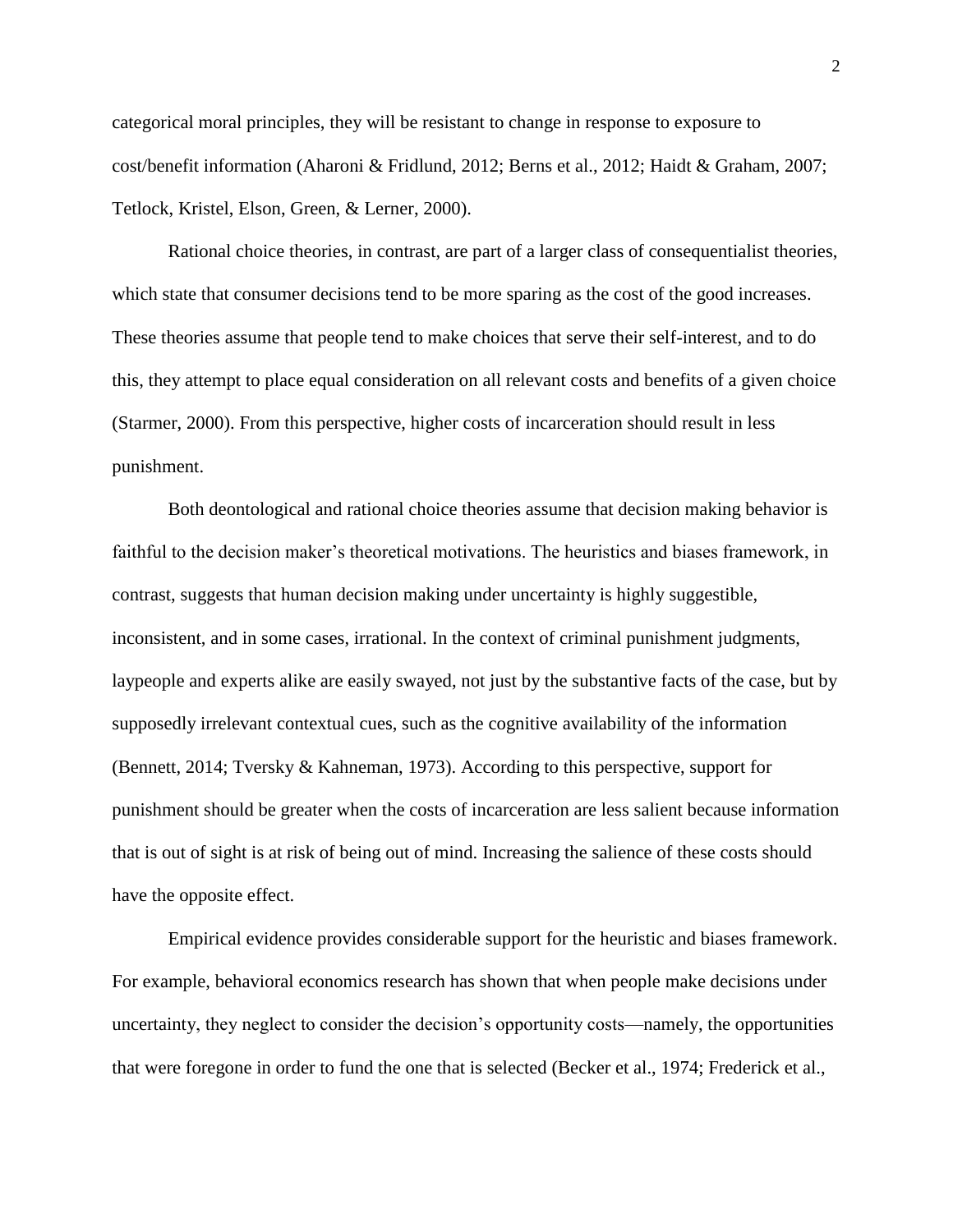2009; Hoskin, 1983; Jones et al., 1998; Neumann & Friedman, 1978; Northcraft & Neale, 1986; Vera-Muñoz, 1998). Other research has shown that when people make financial decisions using money that they did not expect to receive (Arkes et al., 1994), they tend to spend more freely and invest with greater tolerance for risk. These considerations suggest that unless the relevant cost information is made as salient as the benefits, decision makers are at risk of discounting these costs and over-consuming the resource.

Similar patterns have been found in moral decision making contexts. Baron and Leshner (2000) found that participants often insisted that no monetary gain is great enough to justify certain absolute moral violations (such as clear-cutting old-growth forests). However, certain conditions could nonetheless evoke compromise, specifically, when the attitude was shown to be in direct conflict with another sacred value held by the same individual, or when participants were assured that the risk of negative consequences from the violation was sufficiently low. In another study, Rozin and colleagues asked participants about their willingness to engage in harmless but aversive acts like wearing a murderer's sweater. Participants were more willing to engage in the acts when using a monetary scale (i.e., how much they are willing to pay to avoid the act) than non-monetary scales (i.e., a rating scale or preference between alternatives; Rozin, Grant, Weinberg, & Parker, 2007). That is, people are quick to endorse irrational thinking when they believe their judgments are cost-free, but drawing attention to the decision costs tempers this type of thinking. Both of these studies suggest that when engaging in sacred values reasoning, people do not spontaneously consider the impact of resource constraints on their judgments, but such constraints can predictably shape their reasoning when made salient.

The few studies that have been conducted on cost framing in punishment attitudes suggest that these attitudes may, too, be sensitive to cost salience. In an early survey study of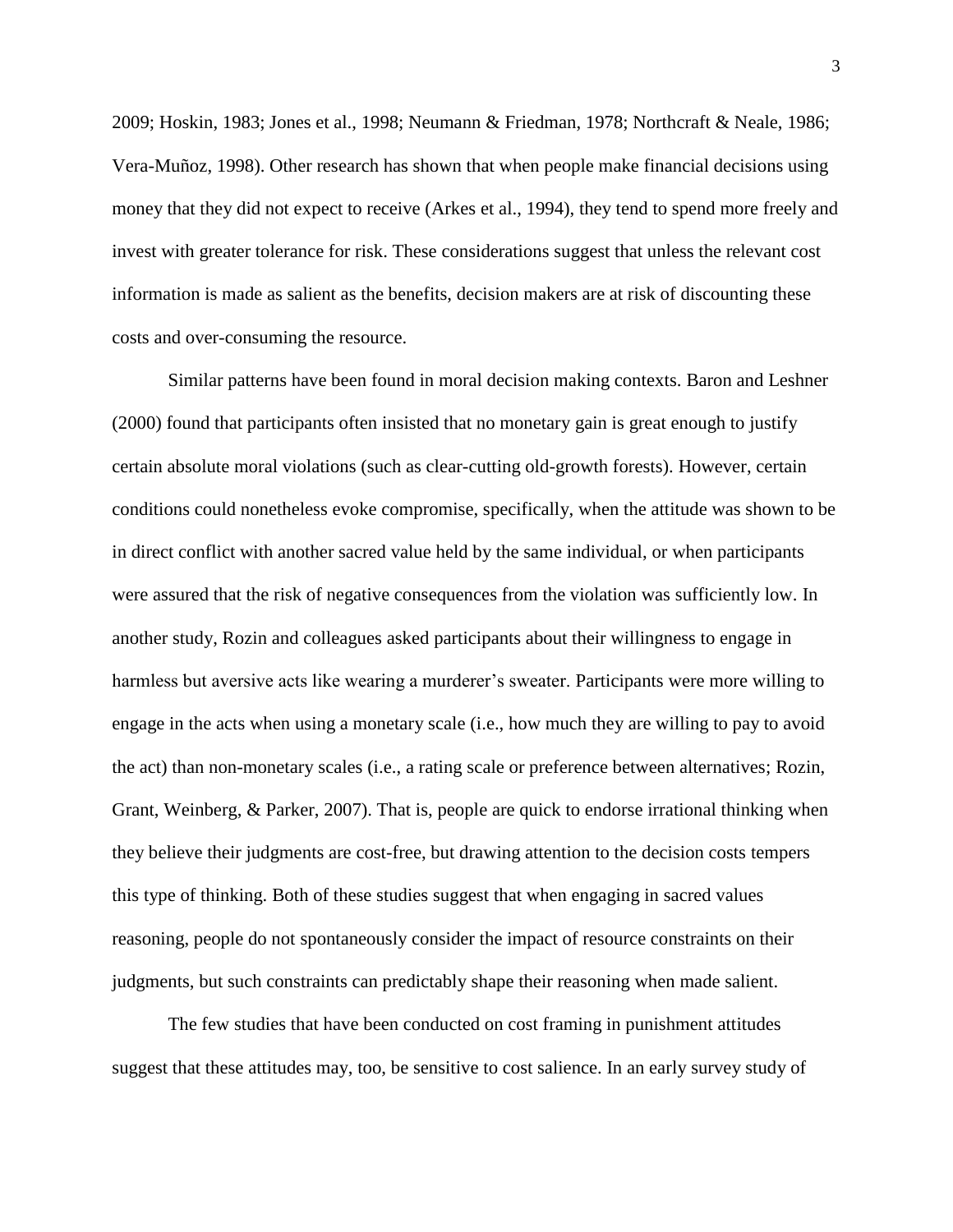message framing among Illinois residents, researchers found that information about the direct costs of different criminal sanctions reduced prison sentence recommendations relative to community service, especially for crimes lower in seriousness (Thomson & Ragona, 1987). More recently, an online survey study found that emphasizing the costs or benefits of incarceration predictably modulated support for a proposition to eliminate the use of prison for low-level offenses (Gottleib, 2017). Interestingly, the effects were asymmetric: emphasizing the costs of incarceration increased support for the proposition more than the benefit frame reduced support. In a survey study of professional judges, participants recommended shorter sentences when exposed to the true average cost of incarceration as opposed to conditions in which the putative cost was low or unspecified (Rachlinski, Wistrich, & Guthrie, 2013).

Finally, a survey study that we conducted confirmed that exposure to the true costs of incarceration tempered sentencing recommendations in undergraduate samples (Aharoni, Kleider-Offutt, Brosnan, & Watzek, 2019). In addition, we found that without such exposure, punishment levels were on par with those that were characterized as personally cost-free, and many participants were willing to support up to ten times the average cost in order to ensure that at least some portion of the sentence would be served. To our knowledge, this was the first cost framing study to demonstrate, using a within-subjects design, a change in punishment recommendations for the same individual. These findings indicate that when the societal costs of incarceration are made explicit, though some people appear willing to pay any cost to society to ensure some degree of punishment, most people prefer to compromise somewhat on their original punishment recommendation, as if the societal costs matter to them. Yet, when the costs are obscured, these very same people wholly neglect those costs, punishing as if the costs to society do not matter to them at all. (Aharoni et al., 2019). This suggests that while some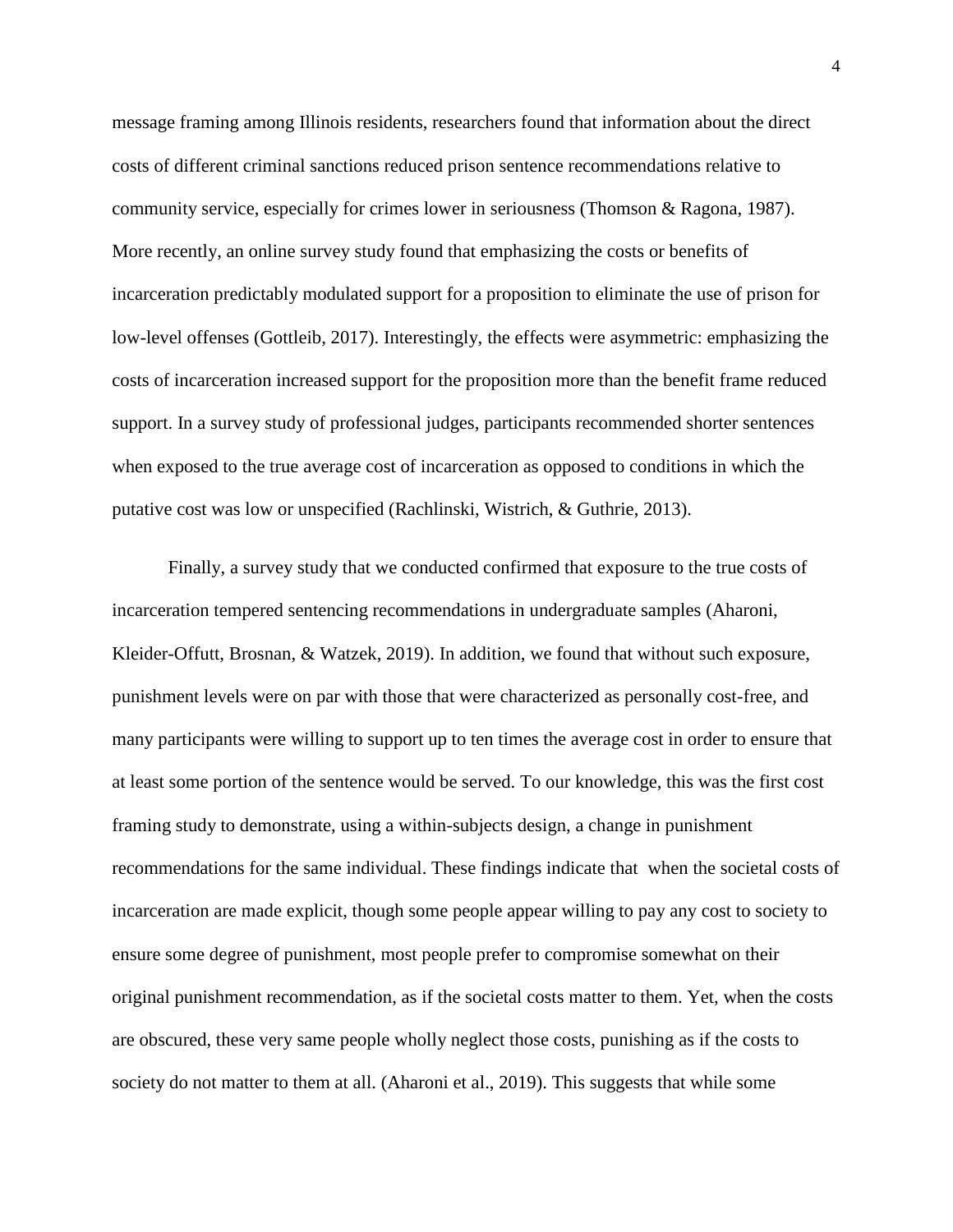punishment decisions reflect unshakable deontological commitments, others are rationally motivated, and still others may shift between these strategies (within the same individual) depending on the *salience* of cost information.

#### **The Current Study**

Though the existing studies on cost framing shed light on punishment attitude formation and change, there exists a demand to advance this research in several ways. First, replication is necessary to test the reliability of the cost framing effect and to test its population validity in a national sample. Second, with rare exceptions (e.g., Aharoni et al., 2019), the field lacks information about within-person attitude change along different cost levels. Understanding the price-elasticity of punishment can help to clarify how much people are willing to pay for punishment, and how this willingness might vary among people with different ideological preferences. The present study addressed these limitations in an experimental vignette survey in a national sample of U.S. voters. To examine punishment elasticity, we constructed a cost scale with hypothetical large amounts, enabling us to search for an upper limit on the effect of cost size on punishment recommendations. If cost information can induce people to represent punishment like traditional commodities, then the shape of the punishment slope could reveal how much people value sentences of different length. As a supplemental aim, we examined the operation of distinct punishment types, and whether they map onto the predictions of the deontological and rational-economic theories of punishment.

#### **Methods**

**Participants.** Two hundred two respondents were recruited from the web service Amazon Mechanical Turk (see Buhrmester, Kwang, & Gosling, 2011) and were paid \$3.00 for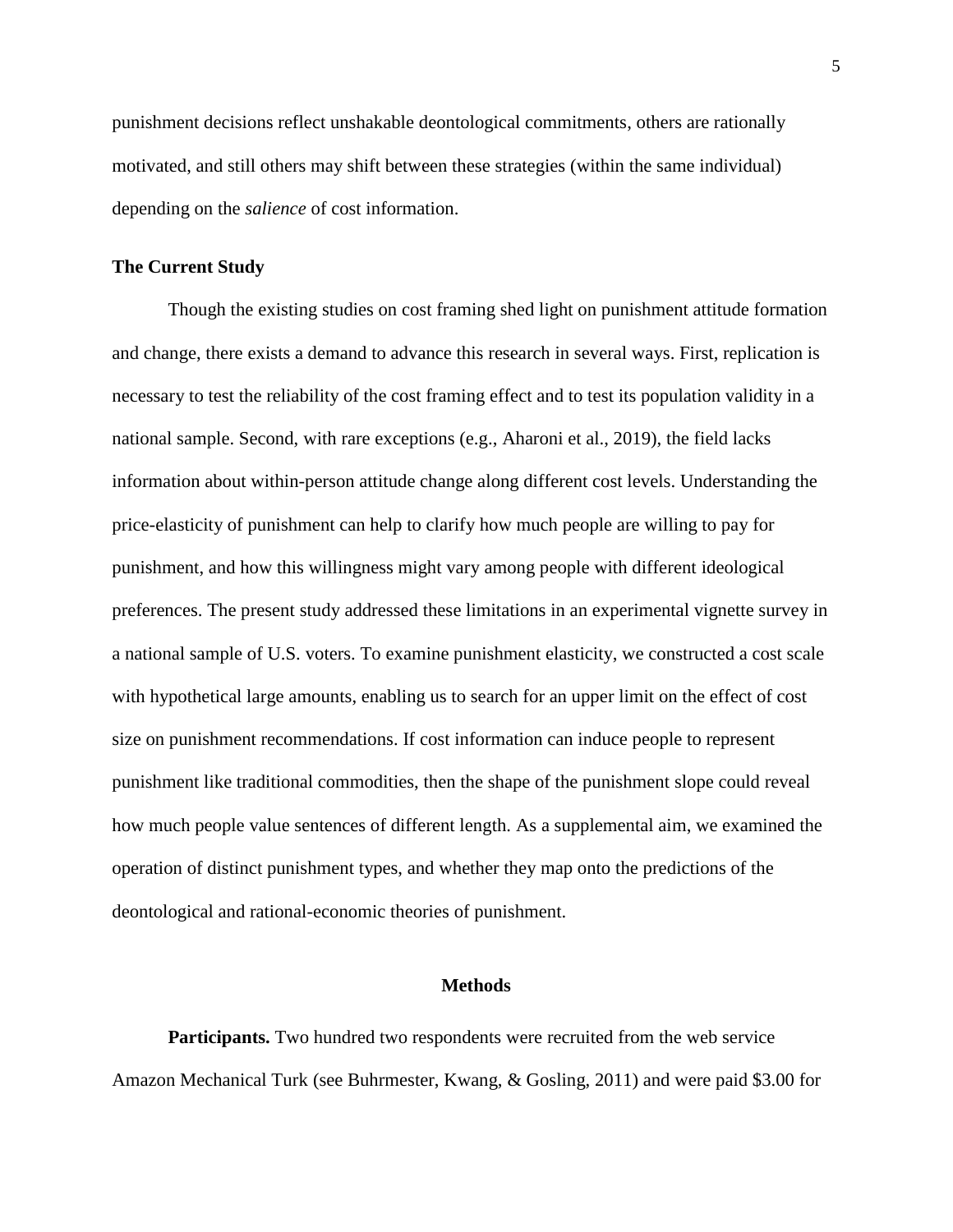participating. Participation was restricted by age (18+ yrs.), country (U.S.), and an approval rating of 95% or higher (see Peer, Vosgerau, & Acquisti, 2014). Individuals who had previously participated in Mechanical Turk surveys by the principal investigator were blocked from participation. Three participants were excluded for failing the multiple-choice attention check ("What are the colors of the American flag?"). Eight were excluded for failing to recognize the correct crime type from a multiple-choice list. The remaining 191 were 56.0% male, 42.9% female; 8.4% Hispanic or Latino; 79.6% White/Caucasian, 7.9% Black or African American, 6.8% Asian, 3.7% mixed, other, unknown, or prefer not to answer (ethnic and racial categories were non-exclusive), with a mean age of  $35.09$  years  $(SD = 10.06)$ . All study procedures were approved by the university's ethical review board and contingent upon informed consent.

#### **Design and Hypotheses.**

The study delivered a hypothetical criminal case summary. Our objective was to examine individual-level changes in punishment, so prison sentence length recommendations were queried repeatedly under different cost conditions, obeying a within-subjects design. The initial sentencing judgment was not accompanied by any information about decision costs (i.e., the precost condition, low salience condition). The post-test was the change in sentence following disclosure of each of seven consecutive cost levels (see Materials and Procedures).

To interpret the meaning of the pre- vs. post-cost comparison, the same participants were asked how their initial sentence recommendation might differ if the incarceration costs were externalized, namely, paid by seized assets such as drug money that is confiscated after an arrest, not by taxpayers. Our reasoning was that punishments made under the assumption of no personal costs would minimize rational motivations to economize, and more closely reflect purely moralistic motives, unconstrained by rational self-interest. Thus, if pre-cost punishments exceed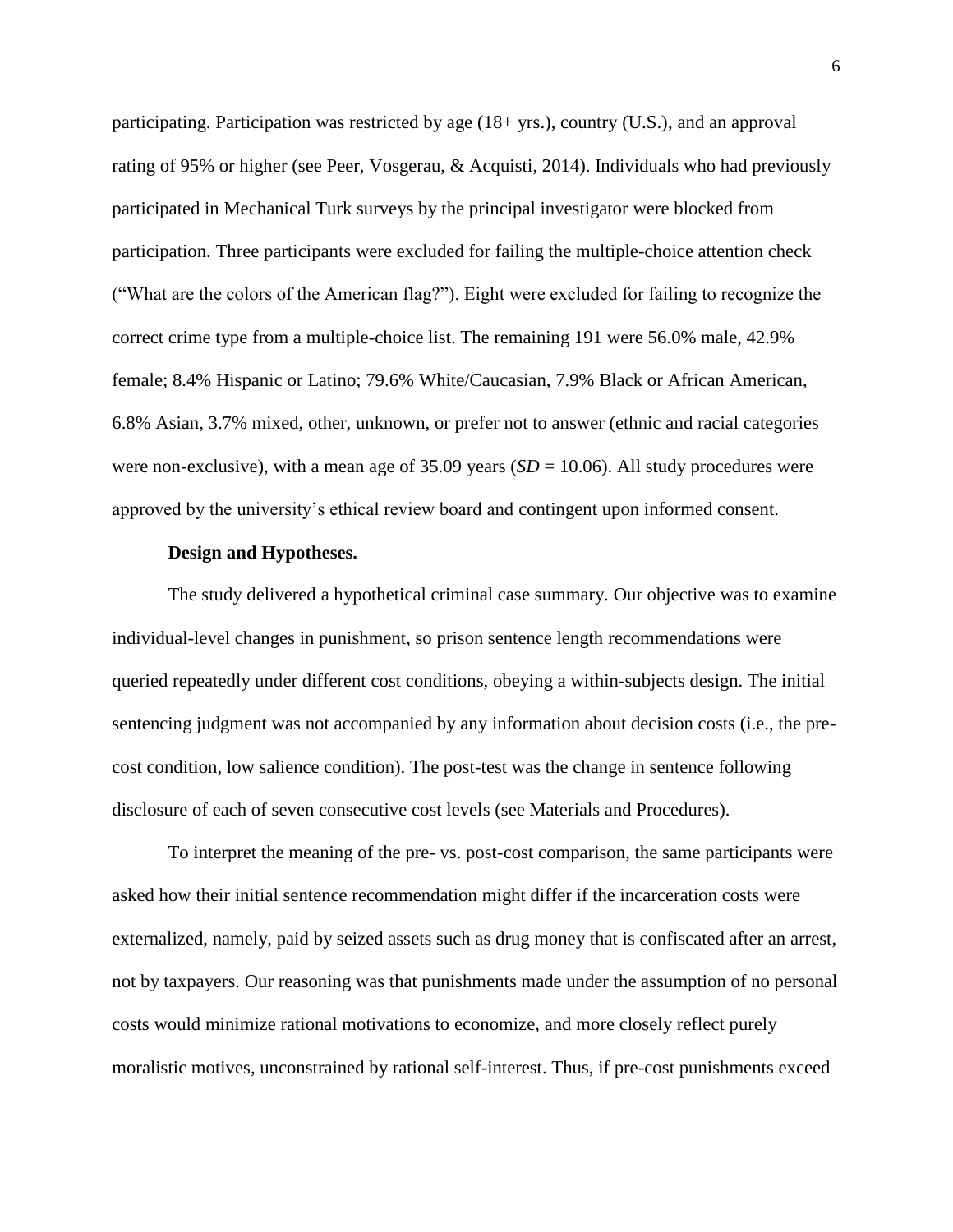post-cost punishments but do not differ from those made under externalized conditions, this would imply that people in the pre-cost condition are punishing as if the punishment is personally cost-free. If these individuals explicitly recognize that criminal punishments are costly to taxpayers, then it would be irrational to utilize cost information only when it was made salient. Notably, the late position of the externalized cost question increases its susceptibility to carryover effects, perhaps motivating respondents to maintain consistency across their punishment recommendations. However, this concern would stack the cards against our hypothesis that they will differ and is alleviated by similar research that found the predicted pattern using a betweensubjects design (Aharoni et al., 2019).

We theorized that when the costs of incarceration are not salient, people will punish without restraint, as if those costs do not apply. Thus, *Hypothesis 1* stated that (a) pre-cost sentences will be more severe than post-cost sentences, but (b) pre-cost sentences will be no different from sentences that are externalized. We further theorized that when the costs of incarceration are made salient, people will be rationally responsive to cost information, but this responsivity will be limited by a persistent preference to uphold some degree of punishment. Thus, *Hypothesis 2* stated that (a) recommended punishments will decrease with increasing cost, but (b) they will exceed zero even at high cost levels. Finally, we theorized the existence of an interplay between distinct punishment motivations, representing a competition between nonnegotiable, deontological sacred values and consequentialist punishments that rationally track changes in cost size. Thus, *Hypothesis 3* postulated the operation of at least three distinct patterns of punishment: (a) relatively harsh punishments that are inelastic with respect to the cost of the sentence, as predicted by a politically conservative deontological stance, (b) relatively lenient punishments that are similarly inelastic, as predicted by a politically liberal deontological stance,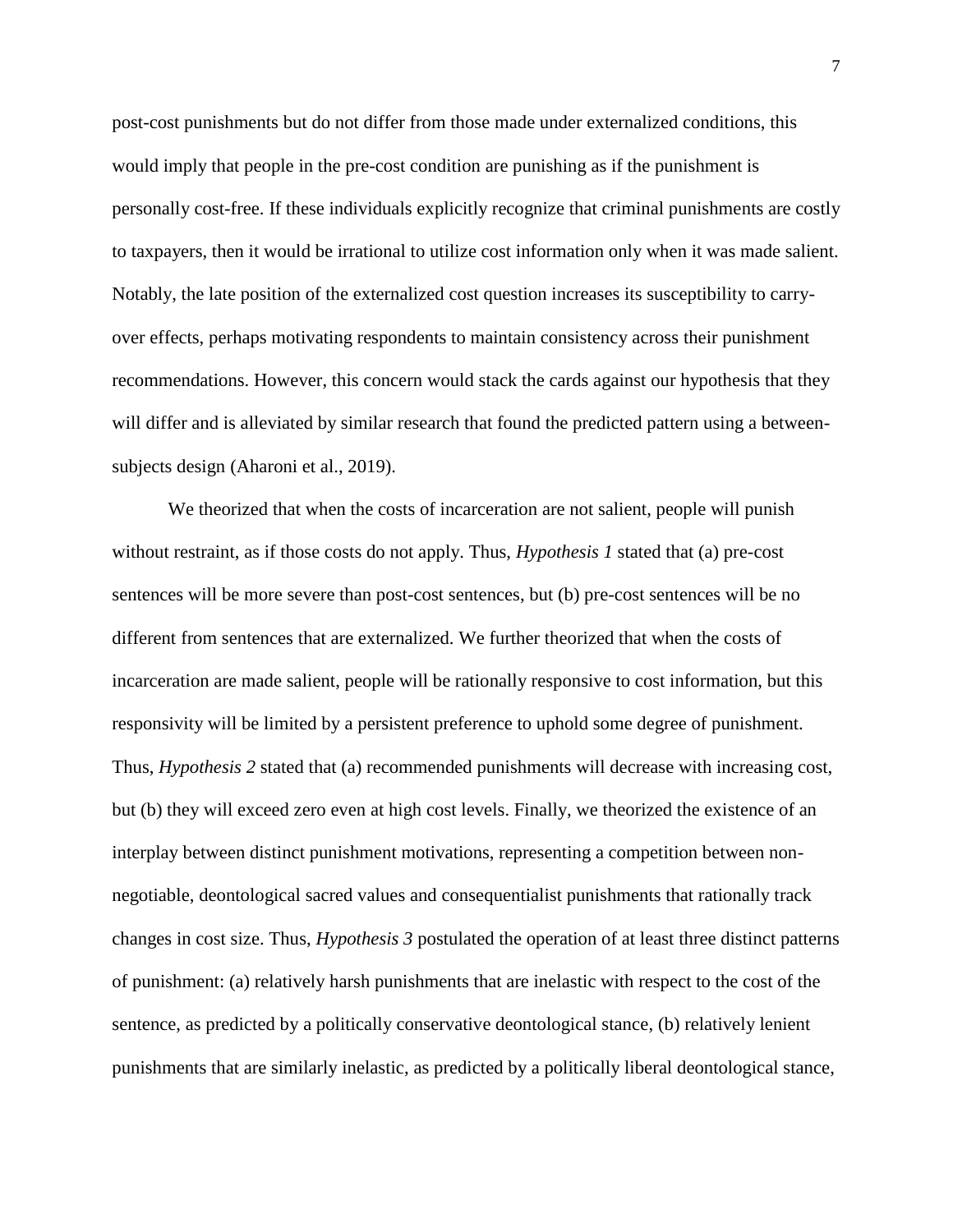and (c) moderately harsh punishments that decrease with increases in the cost, as predicted by a politically moderate, consequentialist stance.

#### **Materials and Procedures.**

All study materials and procedures were the same as those reported in Aharoni et al. (2019) except where otherwise specified. We presented a case summary vignette portraying a fictitious crime of home invasion. (See Appendix for full vignette text.) Afterward, the pre-cost measure was administered, prompting participants to indicate how much the offender should be punished on a ratio slider scale from 0 to 8 years in prison. The scale maximum was slightly shorter than our previously published study to improve its psychometric properties, but is still similar to many state sentencing schemes. Although the scale labels were shown in years, participants were informed that they could drag the slider anywhere on the scale, including between labels. As they did so, their selection was displayed in real time, to the  $10<sup>th</sup>$  decimal place. After the pre-cost measure, the cost manipulation was administered, which, under the guise of a recently released government report, stated the actual average U.S. cost of incarceration per year (\$30,000), and estimated the average per-taxpayer cost for a given state (\$200). In addition, the statement specified a plausible opportunity cost: money that could otherwise have been invested into job training for individuals at risk. There was no time limit.

After exposure to the cost information, participants were offered a chance to modify their initial sentence recommendation or keep it the same. Following their response, six additional sentencing recommendations were queried for an identical crime in response to new hypothetical cost values that increased exponentially from \$60,000 to \$1,920,000. This scale maximum was deliberately higher than in our 2018 study and enabled us to determine whether, when, and how much the size of the cost evokes changes in sentencing. Finally, to help benchmark the pre- to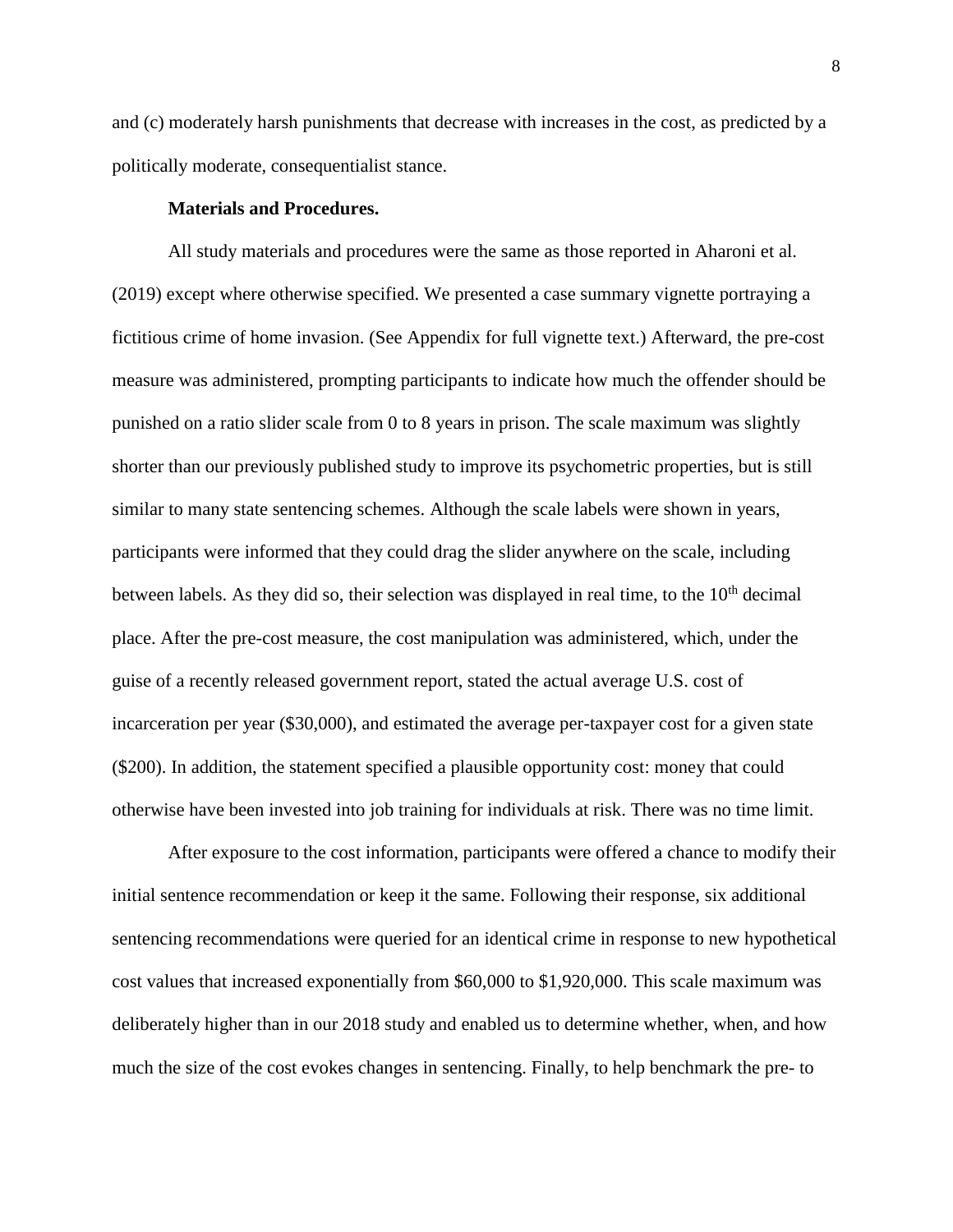post-cost change in punishment, participants made one last sentence recommendation under the assumption that prison costs would not be paid by taxpayers (i.e., externalized).

Next, manipulation checks were administered to assess awareness of cost sensitivity, to determine whether participants understood the vignette, and to assess their background knowledge of the true average direct cost of incarceration in the U.S. and how such costs are paid. To test for moderation, we assessed participants' self-reported political ideology on a Likert-type scale from liberal  $(-3)$  to conservative  $(+3)$ , we assessed support for four common punitive motives using a ranking scale adapted from Nadelhoffer, Heshmati, Kaplan, and Nichols (2013). Finally, we collected routine demographic information, including gender and socioeconomic status (lower, lower-middle, upper-middle, upper). Although we did not define prior hypotheses for these individual difference variables, we included them for exploratory purposes. $<sup>1</sup>$ </sup>

#### **Results**

*H1(a): Were pre-cost sentences more severe than post-cost sentences? H1(b): Did precost sentences differ from sentences that were externalized?*

This hypothesis was fully supported. Using a repeated-measures ANOVA with these three cost types as predictors, a main effect of cost salience on sentence length was found, *F*(2,  $380$ ) = 27.87,  $p < .001$ ,  $\eta^2$  = .128. Pairwise comparisons using Fisher's Least Significant Difference (LSD) test confirmed both parts of our hypothesis. Post-cost sentences of \$30k (*M* =

 $\overline{a}$ 

<sup>&</sup>lt;sup>1</sup> The data that support the findings of this study are openly available in [OSF repository name] at http://doi.org/[doi], reference number [reference number]. Additional measures were collected as a part of this survey for exploratory purposes, namely the Barratt Impulsiveness Scale (BIS-11; Patton, Stanford, & Barratt, 1995), the Delayed-Discounting Questionnaire (DD; Kirby & Marakovic 1996), an n-back working memory tasks (Kirchner, 1958), and the Corsi working memory test (Milner, 1971). However, these measures were not included in this study's analytic strategy and so are not reported here.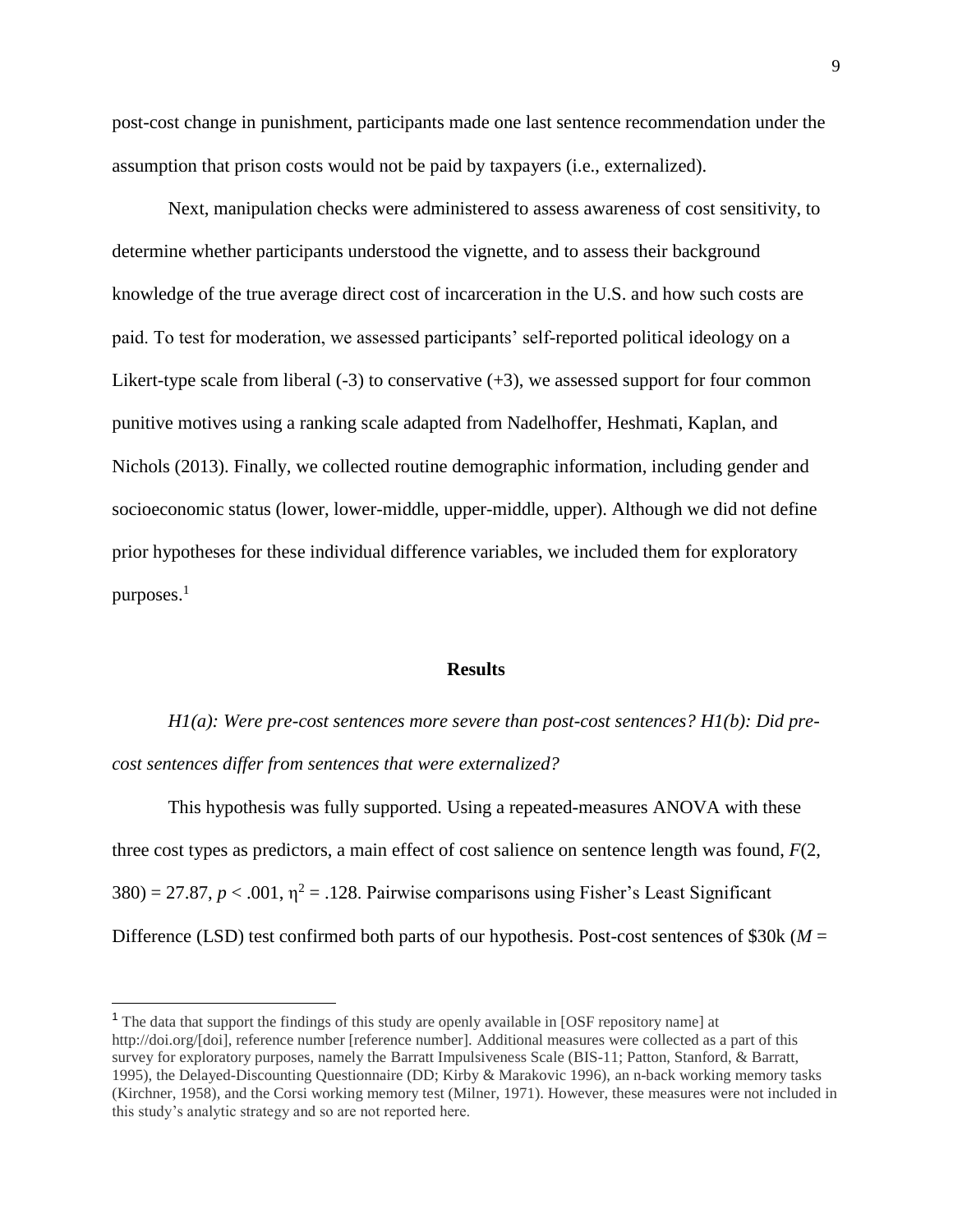2.95; 95% CI [2.62, 3.28]) were significantly  $(\sim 10\%)$  lower than both pre-cost sentences ( $M =$ 3.30; 95% CI [2.98, 3.63], *p* < .001) and externalized cost (3.25; 95% CI [2.91, 3.58], *p* < .001) sentences, but these latter two sentences did not differ from each other  $(p = .253)$ .<sup>2</sup> This pattern suggests that increasing the salience of sentencing costs mitigates punishment, and lacking such exposure, people effectively neglected those costs, punishing as if the sentence were personally cost-free.

#### *Explanatory Analyses*

The fact that explicit prompting evoked lower sentences suggests that participants utilized this information when made salient, but not by default. One possible explanation for this effect is that our participants did not initially know the high cost of prison or that prison budgets come out of taxes, and when they were educated about this information, they were rationally motivated to reduce their sentences. To test their fiscal knowledge, participants were asked, in multiple-choice format, where prison funds ultimately come from (given five answer options) and what the true U.S. average cost of incarceration is (given six answer options). The vast majority (96.34%) of participants correctly reported that prison budgets are typically funded by taxes,  $X^2(2) = 341.23$ ,  $p < .001$ , and the majority (58.64%) also selected the true cost range,  $X^2(4)$  $= 191.28$ ,  $p < .001$ . Indeed, the salience effect held regardless of whether they identified the true average or not,  $t(189) = -1.47$ ,  $p = 0.142$ . Taken together, the rational responsiveness explanation cannot easily explain the observed salience effect.

To address whether participants were aware that their sentence recommendations were affected by cost salience, we asked whether they would have assigned longer sentences to the

<sup>&</sup>lt;sup>2</sup> In separate mixed ANOVAs, neither gender ( $p = .816$ ) nor socioeconomic status ( $p = .889$ ), as defined by two dummy-coded groups (lower vs. upper SES), moderated the H1 effect. Likewise, no correlations were found between the pre- to post-cost punishment difference score and BIS-11 total score, *p* = .949, Corsi total score, *p* = .833, the product of the n-Back hit rate,  $p = .341$ , or the DD parameter k,  $p = .542$ .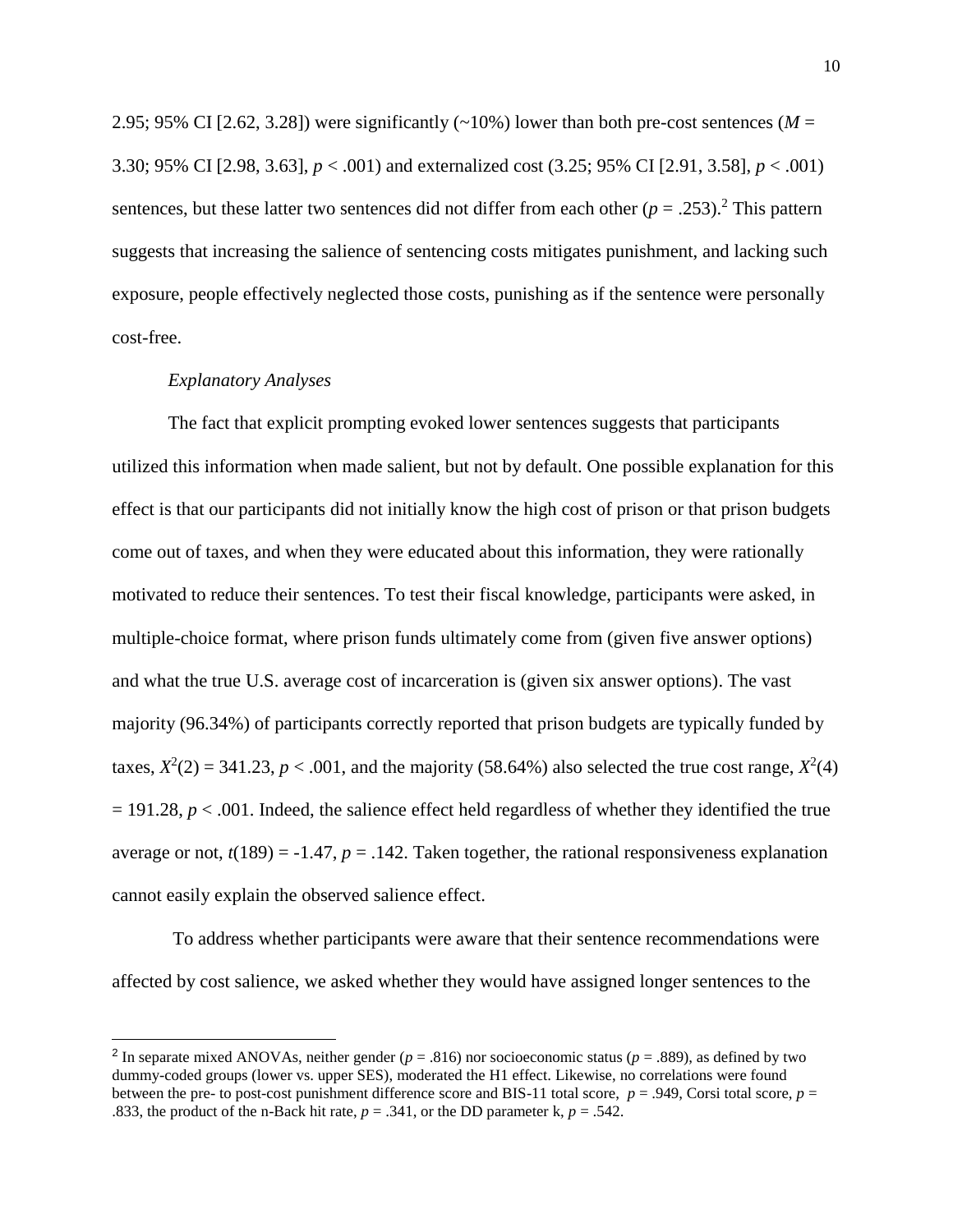defendant if the funds to incarcerate offenders were unlimited (yes, no, or unsure)? The majority of people (58.12%) said no,  $X^2(2) = 53.29.28$ ,  $p < .001$ . And yet, as reported above, they did assign longer sentences, on average, when funds personally cost-free or unspecified. This incongruity suggests a lack of awareness about the effect of cost salience on their judgments.

Similarly, we asked participants, using a 7-point Likert-type scale, their explicit opinions about the extent to which judges ought to consider the monetary costs of the sentence. The mean response did not differ from the neutral point,  $t(190) = -1.43$ ,  $p = .16$ ,  $(M = -0.19, 95\%$  CI of Mean Difference [-.46, .07]), but we observed wide variance that took the form of a bimodal distribution. We then re-tested our primary hypothesis including only participants who indicated that judges should not consider the monetary costs of the sentence.<sup>3</sup> Even in this reduced sample, the predicted effect of cost salience was observed,  $F(2, 168) = 12.42$ ,  $p < .001$ ,  $\eta^2 = .129$ . Postcost sentences of \$30k ( $M = 3.49$ ; 95% CI [2.98, 4.00]) were significantly lower than both precost sentences ( $M = 3.75$ ; 95% CI [3.24, 4.25],  $p < .001$ ) and externalized cost sentences (3.78; 95% CI [3.26, 4.30],  $p < .001$ ), but these latter two sentences did not differ from each other ( $p =$ .549). This pattern suggests a disparity between participants' explicit punishment values and their own sentencing recommendations.

Finally, a linear regression was employed to test the association between self-reported political ideology and pre- to post-\$30K change in sentence. The overall model was significant,  $F(1, 189) = 5.97$ ,  $p = .015$ , with an  $R^2$  of 0.03. For every one-unit increase in liberalism, the post-

<sup>&</sup>lt;sup>3</sup> We also re-tested our primary hypothesis including only participants who indicated that judges should consider the monetary costs of the sentence,  $F(2, 180) = 17.27$ ,  $p < .001$ ,  $p = .161$ . As expected, post-cost sentences of \$30k (*M*  $= 2.23$ ; 95% CI [1.80, 2.66]) were significantly lower than both pre-cost sentences ( $\hat{M} = 2.70$ ; 95% CI [2.26, 3.15], *p*  $< .001$ ) and externalized cost (2.49; 95% CI [2.07, 2.91],  $p = .002$ ) sentences. Pre-cost sentences were not lower than those under the externalized cost condition—in fact, they were significantly higher  $(p = .009)$ .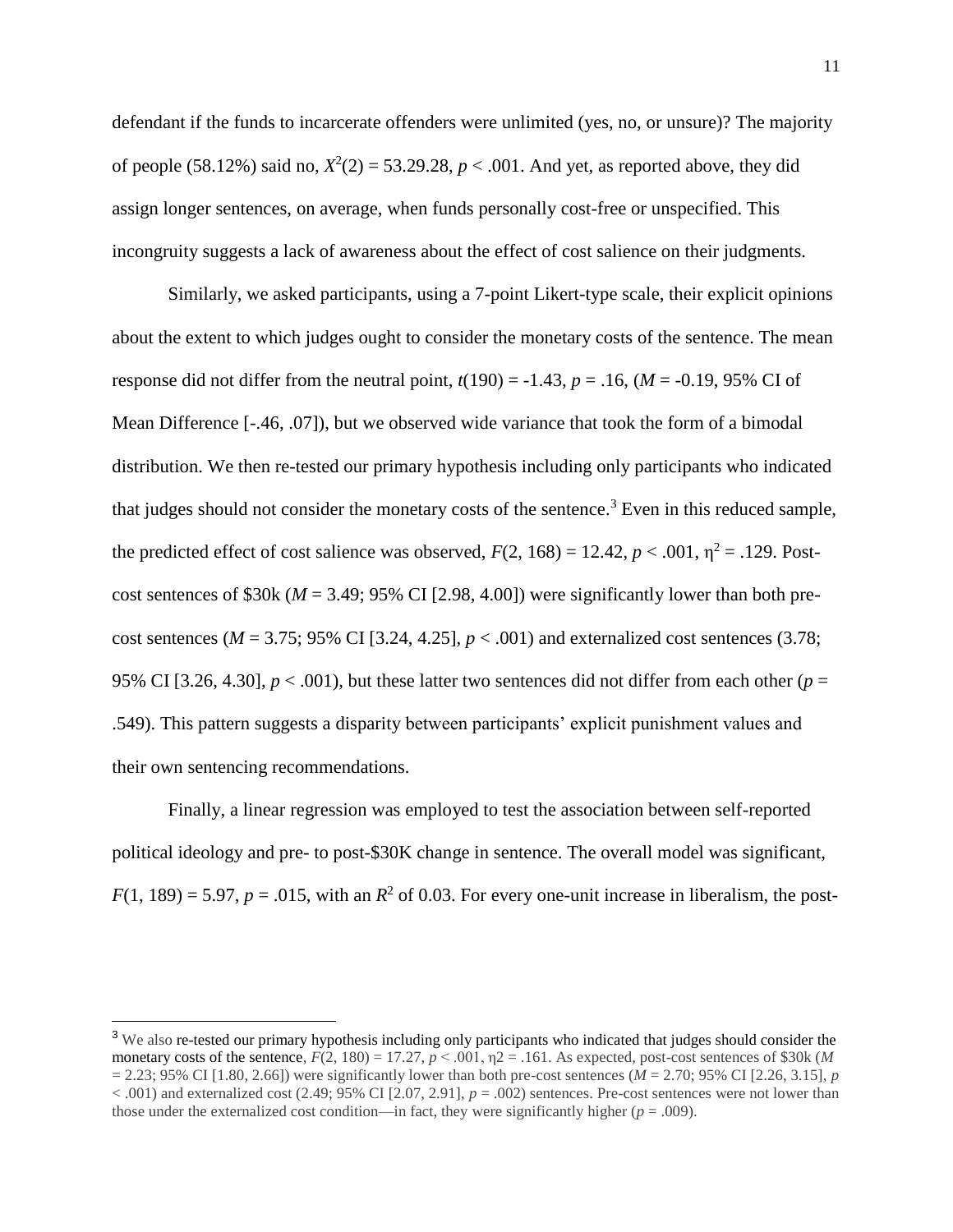\$30K sentence decreased relative to the pre-cost sentence by an additional  $B = .07$ . Crudely, liberals were slightly more responsive to cost salience than conservatives.

#### *H2(a): Did punishments decrease with increasing cost?*

This hypothesis was supported. We constructed a linear mixed effects model using methods detailed in Aharoni et al. (2019). Cost level was entered as a fixed effect and participant identifier as a random effect to account for different baseline rates in sentencing. We also fitted a null model, containing only the intercept and the random effect. The linear model fit the data better than the null model, indicating that disclosure of cost information decreased sentences, as expected,  $\chi^2(2) = 485.81$ ,  $p < .001$ . (See Table 1 and Fig. 1.) The steepest rate of change (*MD* = 0.43 yrs.) occurred at \$60K, suggesting a disproportionate (23.61%) reduction in sentencing from pre- to post-\$60k,  $t(190) = 15.24$ ,  $p < .001$ .

## *H2(b): Did punishments exceed zero even at high cost levels?*

This hypothesis was supported. Descriptively, participants appeared to highly value modest prison sentences. Specifically, over half the participants (51.83%) supported at least three months of prison time even at the asymptote, that is, the highest (fictitious) cost level of \$1.92M per year (Mdn = 0.30), and this distribution was statistically greater than zero,  $t(190) = 8.64$ ,  $p <$ .001. This pattern reflects a strong lack of responsiveness to variation in the cost for the first three months. However, additional prison time yielded diminishing marginal returns, and was heavily discounted at the  $$30K - $60K$  level, at least for the sample as a whole.

#### **Table 1.**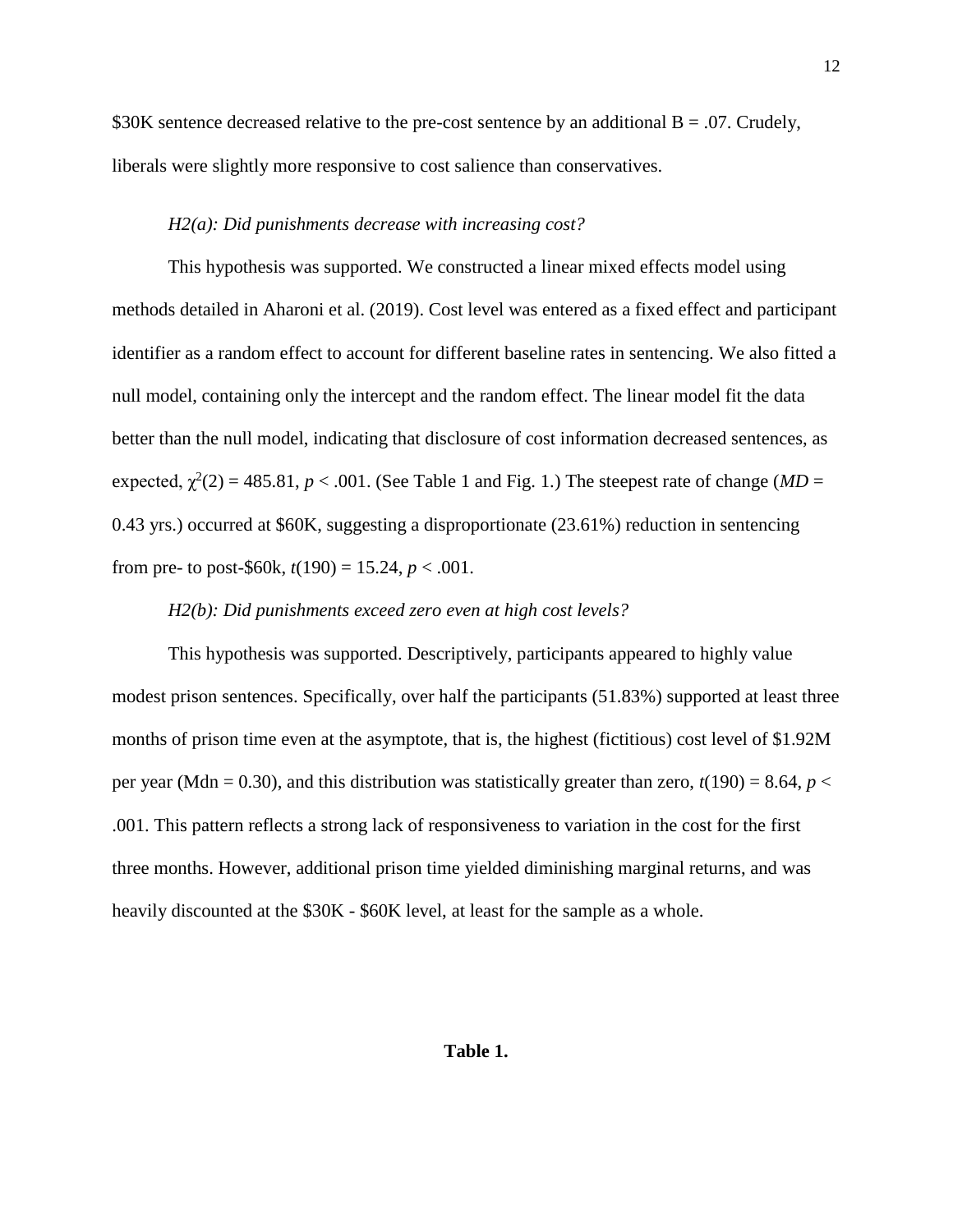| Random effects Group |           | <b>Variance</b>         | <b>SD</b>               |
|----------------------|-----------|-------------------------|-------------------------|
|                      | ID        | 1.23                    | 1.11                    |
|                      | Residual  | 0.86                    | 0.93                    |
| Fixed effects        |           | <b>Coefficient (SE)</b> | $t$ -value $(p$ -value) |
|                      | Intercept | $-5.09(1.49)$           | $-0.34(0.73)$           |
|                      | Pre-cost  | 7.24(3.67)              | 19.71***                |
|                      | Cost      | $-6.97(3.98)$           | $-17.53***$             |

**Table 1.** Linear Mixed Model indicating a reducing in sentencing recommendations as a function of cost disclosure. \*\*\**p* < .001.



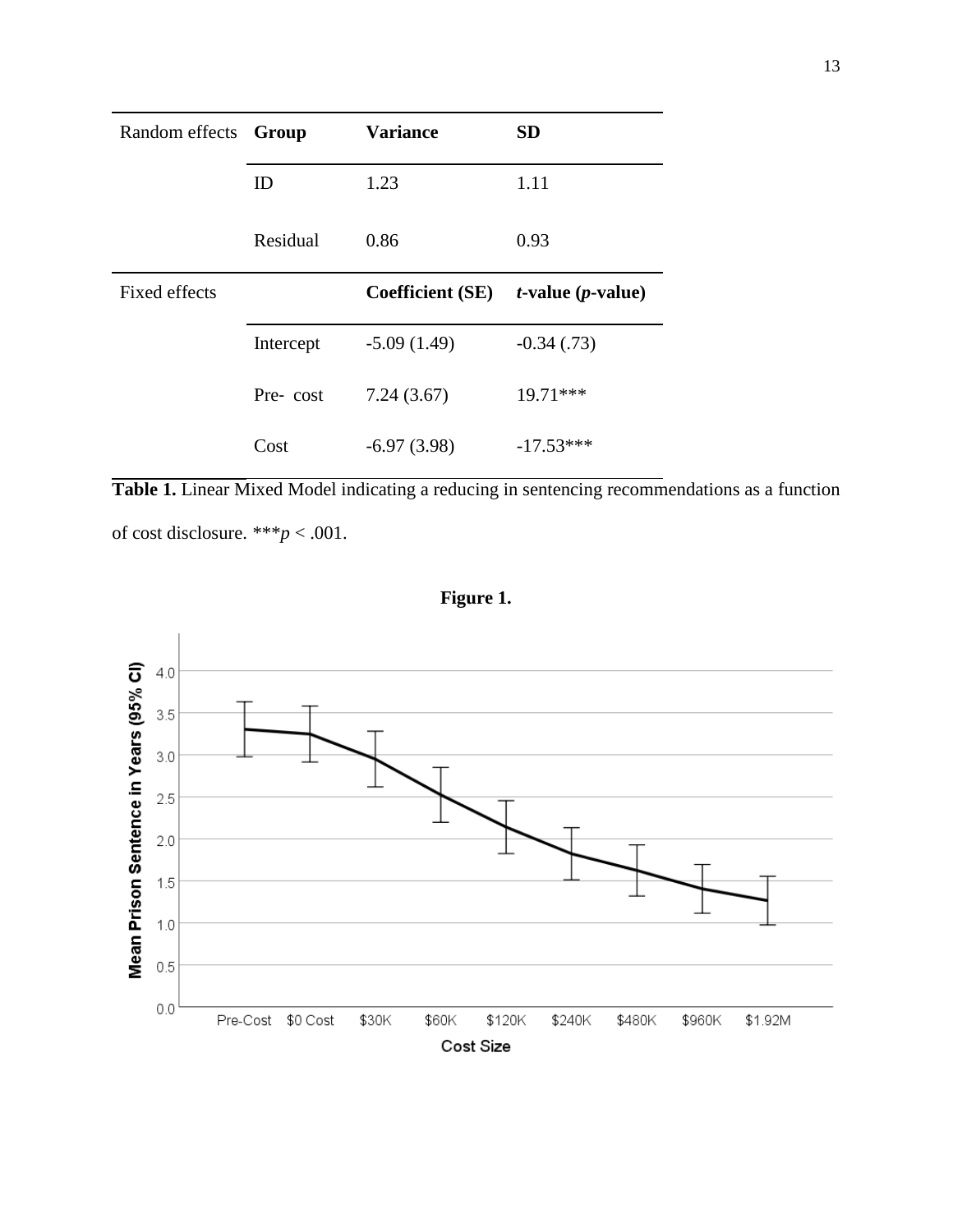**Figure 1.** Change in recommended prison time as a function of explicit cost information. Precost and zero-cost sentences were significantly longer than \$30K sentences. Sentence length was linearly related to cost size, and participants supported expenditures in excess of \$1M to ensure at least a three-month prison term.

*H3: Can variation in punishment be characterized according to distinct ideological types (harsh-inelastic, lenient-inelastic, and moderately harsh-elastic)?* 

This hypothesis was supported. Cluster analysis was employed to characterize individual differences in cost sensitivity (i.e., the elasticity of punishment for distinct sub-groups). To test our hypothesis, we performed a Two-Step cluster analysis using the Log-Likelihood measure of distance for three fixed groups (Rousseeuw, 1987). This test indicated support for a three-cluster model with good cohesion and separation. (See Fig. 2 for silhouette widths; mean width  $= 0.41$ ). To generate group classification assignments, we then subjected the three-cluster model to a hierarchical cluster analysis using Ward's method to maximize distance between clusters and the squared Euclidean distance measure for interval and ratio data (Ward, 1963). A repeatedmeasures ANOVA containing all cost levels revealed a strong main effect of cluster,  $F(2, 188) =$ 494.89,  $p < .001$ ,  $\eta_p^2 = .840$ . All pairwise comparisons were significantly different at  $p < .001$ , and the mean differences were consistent with our hypothesis. (See Fig. 3.) Inspection of the line graph reveals the existence of three distinct clusters, consistent with predictions: (1) those that supported harsh punishments even at high cost, (2) those that supported lenient punishments even at low cost, and (3) those that showed a rational reduction in support for punishment with increasing cost.<sup>4</sup>

<sup>&</sup>lt;sup>4</sup> As a test of the internal validity of the model, we conducted a bootstrap evaluation of cluster stability using the *clusterboot* procedure in *R* (see Hennig, 2006). The vector of standardized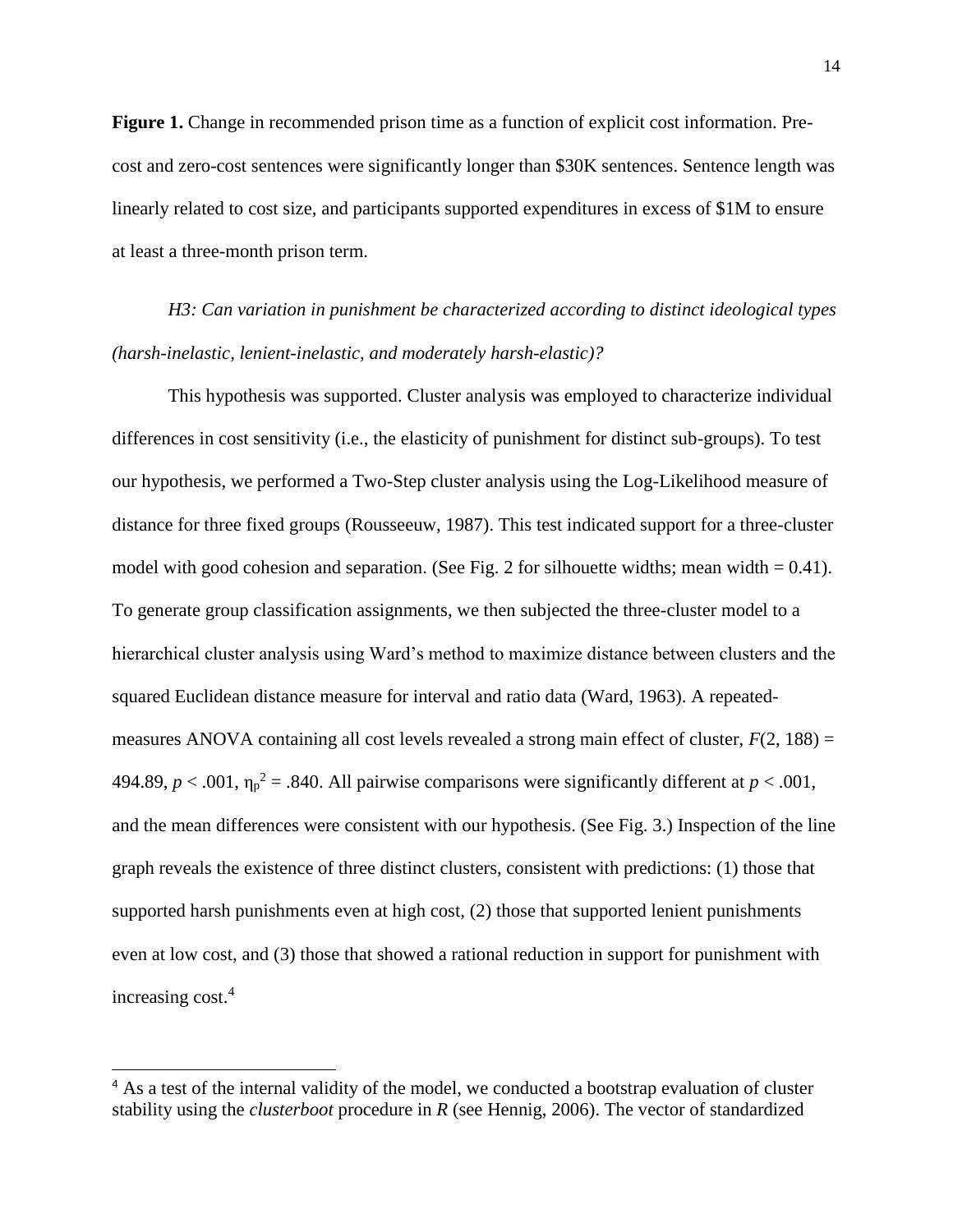

**Figure 2.** Silhouette plot illustrating fit based on case-wise distances from each cluster mean, where positive values indicate better fit.



**Figure 3.**

cluster stabilities (where values close to 1 indicate greater stability) was 0.58 for cluster 1, 0.77 for cluster 2, and 0.56 for cluster 3.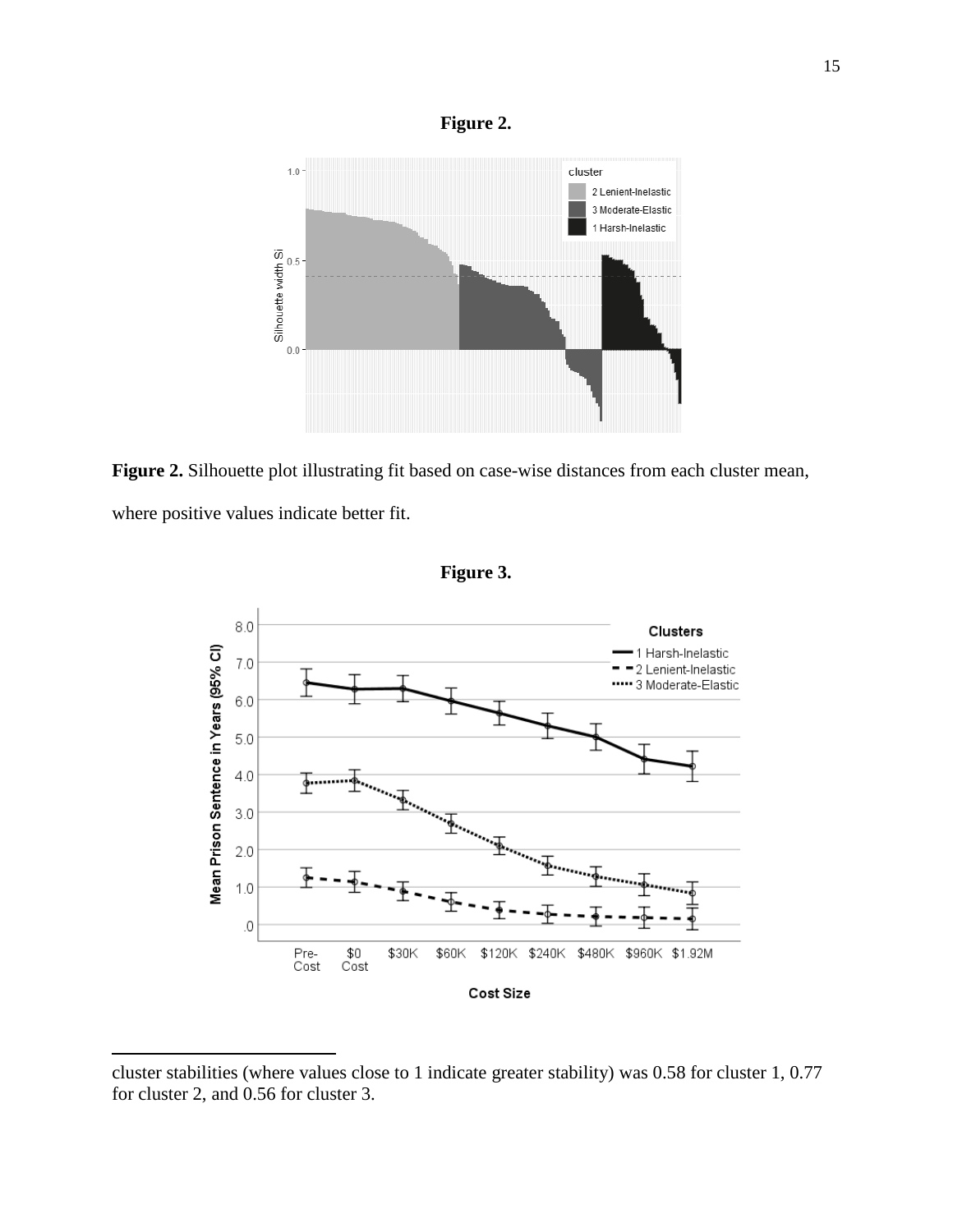**Figure 3.** A Two-Step cluster analysis supported the existence of clusters that varied in elasticity and absolute punishment levels. Cluster 1 (solid line) was harsh and inelastic:  $M =$ 5.51, 95% CI [5.26, 5.76], *n* = 40; Cluster 2 (dashed line) was lenient and inelastic: *M* = .57, 95% CI [.38, .75], *n* = 78; Cluster 3 (dotted line) was highly elastic, moving from moderately harsh to relatively lenient with increasing cost:  $M = 2.28$ , 95% CI [2.09, 2.46],  $n = 73$ .

We sought to examine potential differences in political ideology between the three clusters. An ANOVA revealed a significant difference among them,  $F(2, 188) = 4.66$ ,  $p = .011$ . Post hoc comparisons using Bonferroni correction (.05/3) indicated that the members of cluster 1 (harsh-inelastic) reported being significantly more conservative (*M* = -.15, 95% CI [-.70, .39]) than the members of cluster 2 (lenient-inelastic;  $M = -1.14$ , 95% CI [ $-1.53$ ,  $-75$ ],  $p = .013$ , corrected). However, political ideology in these two clusters did not differ from the more elastic cluster 3,  $M = -0.55$ , 95% CI [ $-0.95$ ,  $-0.15$ ],  $p = 0.746$ ,  $p = 0.123$ , respectively.

We also examined differences in self-reported punitive motives between clusters. Using a MANOVA with the rank score of four punitive motives (retribution, special deterrence, general deterrence, and restoration) as dependent measures (where lower numbers indicate greater perceived importance), we observed a significant effect, Pillai's Trace = .11, *F*(6, 374) = 3.51, *p*  $= .002$ ,  $\eta_p^2 = .053$ , such that the harsh-inelastic cluster 1 (*M* = 2.55, 95% CI [2.22, 2.89]) ranked retribution as more important than did the elastic cluster 3 ( $M = 3.12$ , 95% CI [2.88, 3.37],  $p =$ .022) and the lenient-inelastic cluster 2 (*M* = 3.31, 95% CI [3.07, 3.55], *p* = .001); and conversely, the lenient-inelastic cluster 2 ( $M = 2.22$ , 95% CI [1.97, 2.47] ranked restoration as more important than did the elastic cluster 3 (*M* = 2.66, 95% CI [2.40, 2.91], *p* = .012) and the harsh-inelastic cluster 1 (*M* = 2.85, 95% CI [2.50, 3.20], *p* = .049, corrected).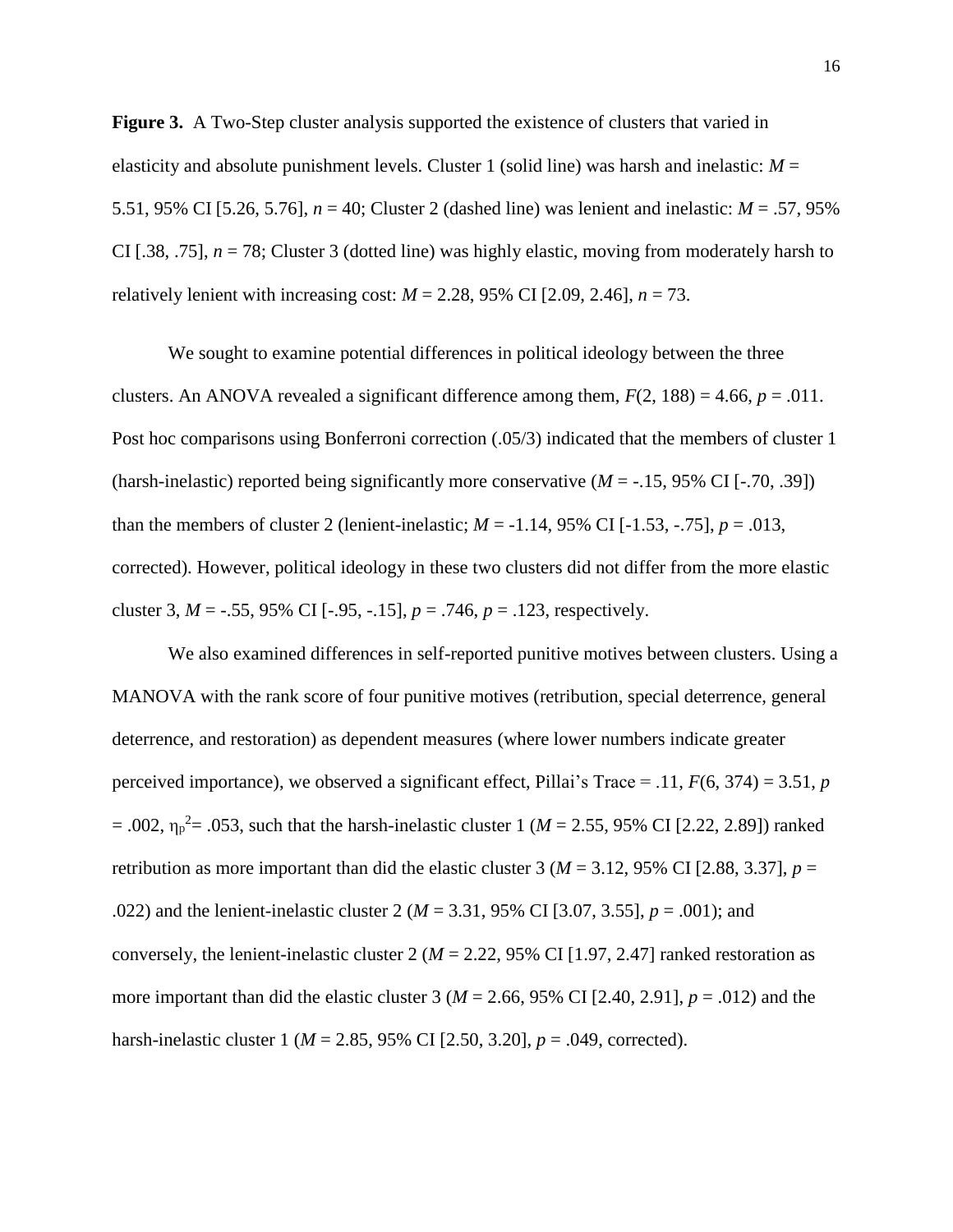#### **Discussion**

This study tested the impact of cost salience and size on lay sentencing judgments. As predicted, participants leveled harsher sentences when the costs were not salient (i.e., the status quo). These sentences were no less harsh than those made when the punishment was putatively cost-free to taxpayers, suggesting that punishers heavily discount the costs when they are not explicit. In addition, when costs were explicit, punishments decreased with increasing cost, but plateaued above the zero point, suggesting that most people explicitly desired at least some punishment, even at fictitiously high cost levels. Finally, we found evidence of at least three distinct punishment types: those that were relatively severe, persisting even at high cost; those that were relatively lenient even at low cost; and those that decreased with increasing cost, consistent with a rational cost/benefit analysis. These clusters varied predictably in their political ideology and endorsement of the retributive justification for punishment.

Although punishments were somewhat responsive to changes in cost size, variation in punishment was not well explained by changes in cost size alone, as would be expected by rational choice theories. Instead, punishment was also responsive to cost salience. In context of our manipulation checks, this responsiveness appears to operate, at least in part, on an implicit level, as to be expected from a heuristic reasoning process, wherein people tend to place greater consideration on factors that are most cognitively accessible (Tversky & Kahneman, 1973). The implication is that, by default, without cost exposure, people may express greater support for punishment than they would under more transparent conditions. Our findings are generally consistent with other studies on cost framing (Gottleib, 2017; Thomson & Ragona, 1987). Further, our findings extend that research by demonstrating cost framing effects in a national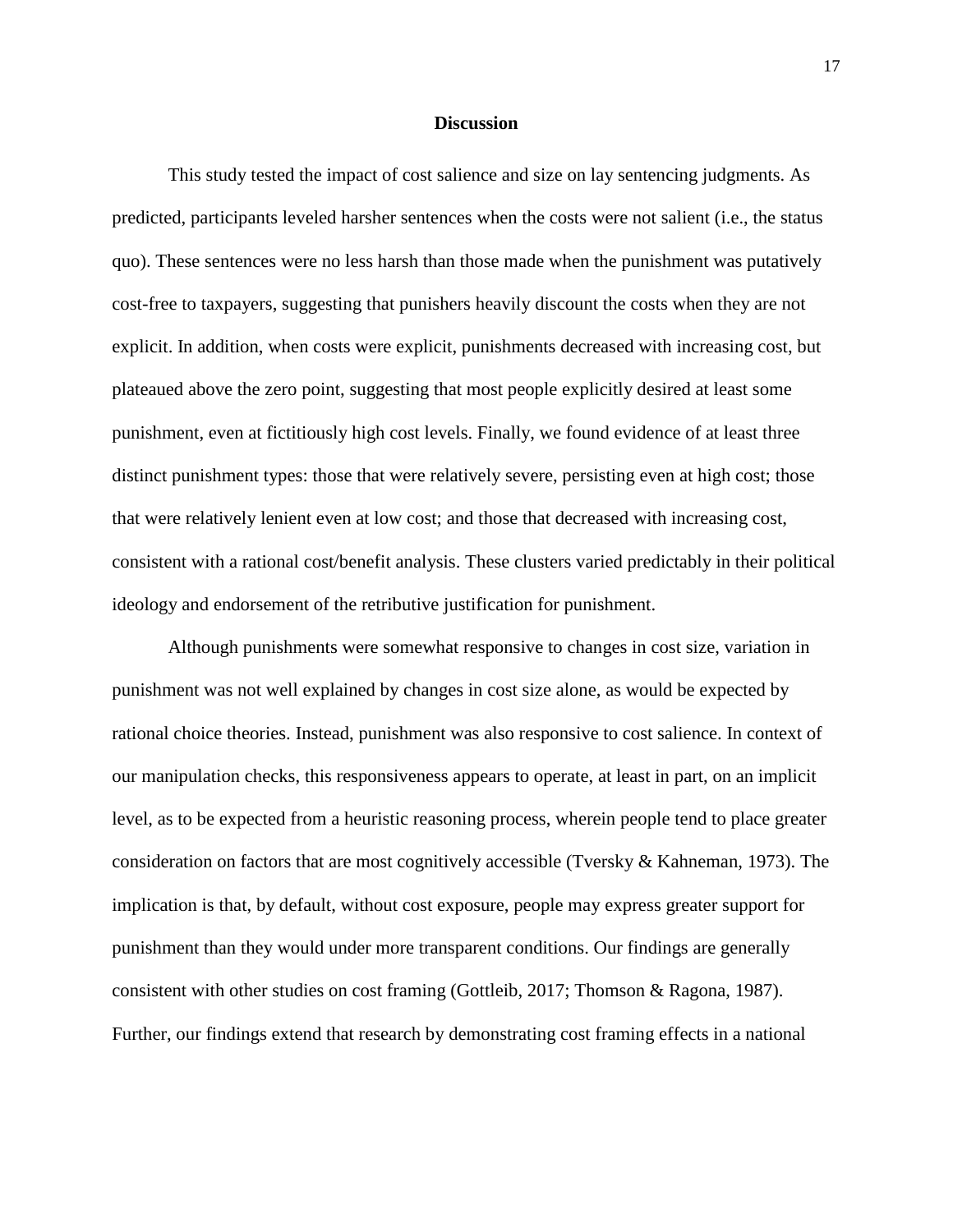sample, and by examining the elasticity of punishment, both in aggregate and among individual subgroups.

At least as interesting as the variation in punishment scores were the cases of relative stability. That some individuals maintained high levels of punishment regardless of the cost suggests the operation of relatively non-negotiable sacred values (see also Tetlock, 2003). The fact that these individuals reported higher levels of political conservatism and support for the retributive motive is consistent with recent research (e.g., Silver & Silver, 2017) and comports with deontological theory. However, these individuals were in the minority (1/5 of the total sample). The motivations of the most lenient punishers are more challenging to interpret. It is tempting to attribute their low elasticity to deontological principles, but this interpretation is complicated by a possible floor effect, limiting our ability to observe otherwise rational reductions in punishment as a function of increased cost. However, the middle group, and indeed the sample as a whole, did exhibit a clear sensitivity to cost size. So, to the extent that these more responsive individuals were employing sacred values reasoning prior to cost exposure, they were ultimately willing to trade-off these values for those evoked by the cost manipulation. If so, these findings are consistent with consequentialist theories and with research showing that even socalled sacred values may ultimately be subject to revision (Baron & Leshner, 2000; Rozin et al., 2007).

#### *Limitations and Future Research*

Like all studies, the conclusions of this study are limited by our methods. First, our sample is not necessarily generalizable to U.S. voters. Although the sample was national, it was not adjusted to match U.S. voter demographics and may have underrepresented older, less educated, or more politically conservative individuals and those without easy Internet access.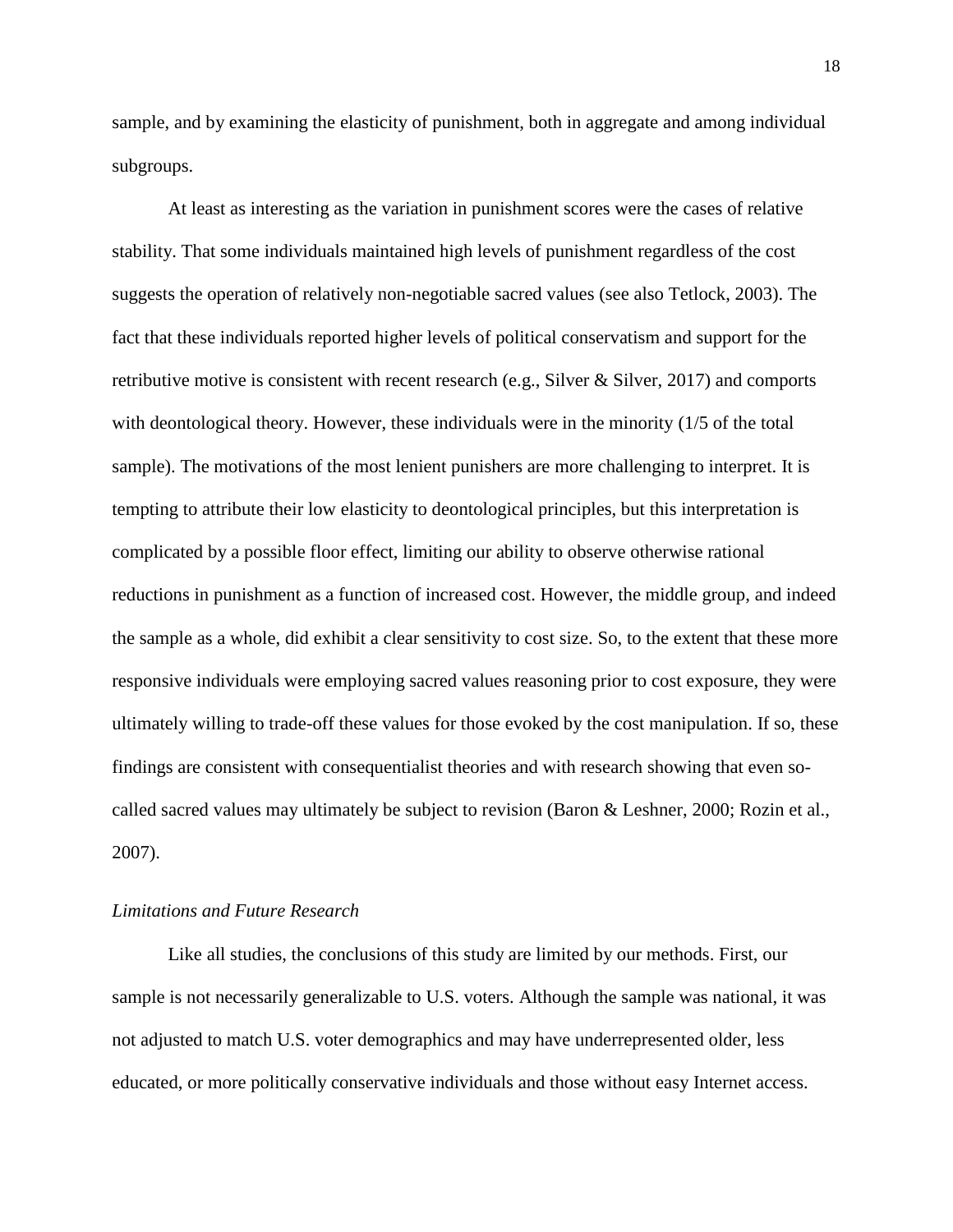However, previous research has found good agreement between surveys conducted on Mechanical Turk and nationally representative Internet surveys (Buhrmester et al., 2011; Mullinix, Leeper, Freese, & Druckman, 2016).

Second, the crime scenario was selected to be moderate in seriousness. We would not necessarily expect cost framing effects to be as strong among more serious crimes, but future research could test this hypothesis.

Third, our suggestion that reductions in punishment was not merely an effect of learning new fiscal information is complicated by the fact that participants could have looked up this information in real time. Future studies should more systematically attempt to tease apart the educational role of cost information from the potential role of priming in the cost salience effect. One way to do this might be to test the effect of cost priming over time; if it is a result of gaining new declarative knowledge, it should be more enduring than a priming effect.

Fourth, we utilized a within-subjects design in order to observe cost-driven change in sentencing attitudes within a single individual. Like all within-subjects design, this choice exposed our results to possible carry-over effects (see Ritov & Baron, 2011) such as the motivation to fulfill a folk hypothesis that punishments should be cost-responsive. However, this concern is tempered by the fact that (1) the same people whose sentences were cost responsive at low cost levels resisted its influence at higher cost levels, and (2) the observed cost salience effect is consistent with previously published research that used a between-subjects design (Aharoni et al., 2019).

Fifth, our results do not speak to the dose-response relationship between costs and sentencing judgments at low cost levels (i.e., below \$30K). Although sentence recommendations increased from the \$30K to personally cost-free conditions, additional research is needed to

19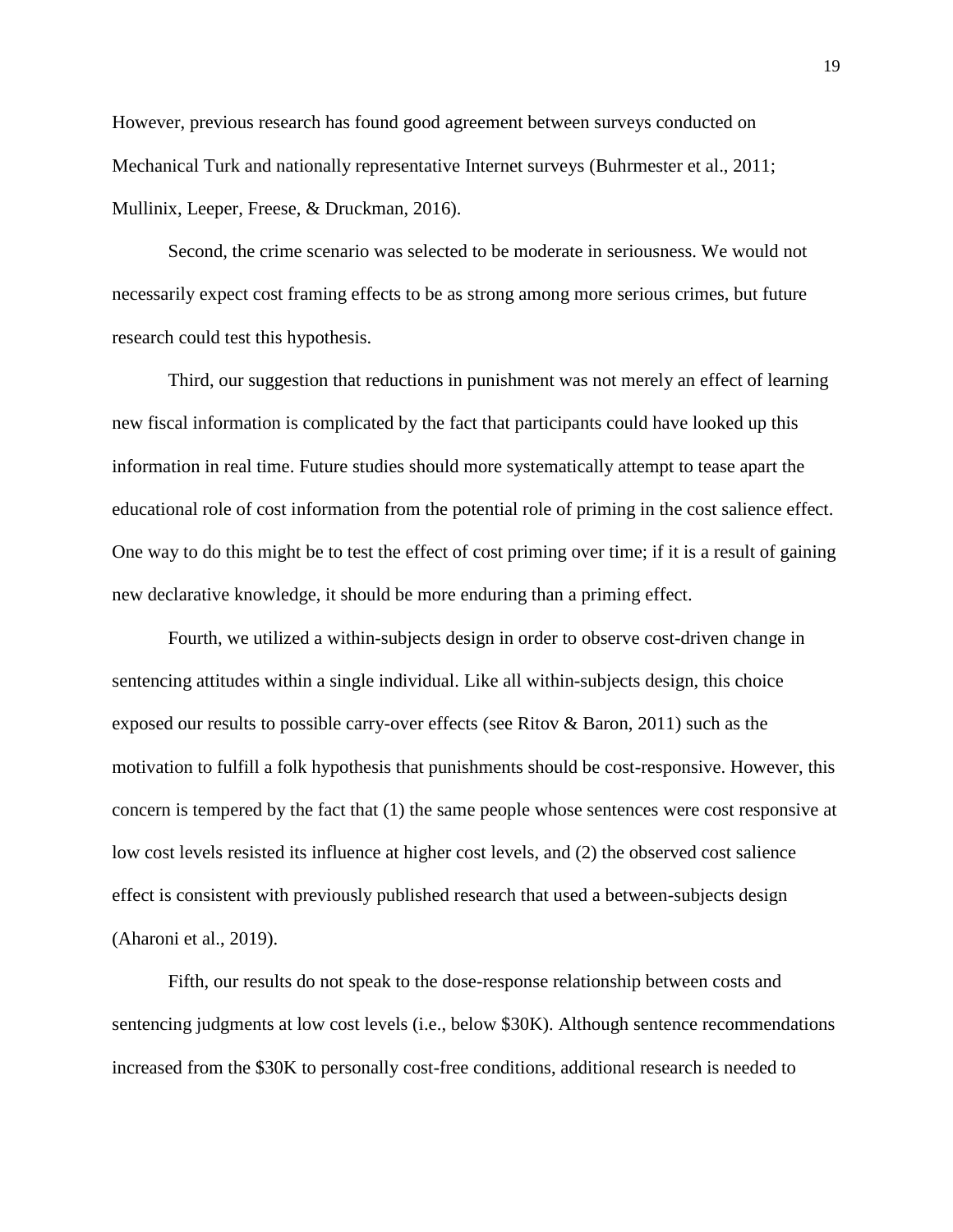evaluate the rate of change, which would be useful for predicting how stakeholders would respond to the prospect of reductions in the cost of incarceration.

Sixth, the stability of clusters 1 and 3 was modest (see Henning, 2006), possibly owing to low statistical power. The cluster analysis literature does not currently provide definitive criteria for sample size estimation, so our interpretation of cluster performance relied on a bootstrapping procedure, silhouette width, and inspection of the confidence intervals. Power limitations also prevented us from testing for differences in sensitivity to cost salience between the three clusters or between other theoretically relevant subgroups. Larger samples would warrant examination of these open questions.

Last, the use of a judicial sentencing narrative to study voter punishment attitudes, and the use of surveys more generally to study punishment choices, are admittedly artificial. We employed these approaches for easier experimental control and to gauge explicit punishment attitudes. Future research, however, should probe such effects in more naturalistic contexts, such as mock ballot exercises, and with more consequential response modalities, such as real transactions conducted in economic games. We expect that the cost-elasticity of punishment could be even greater in such contexts.

Limitations aside, these findings raise the possibility that, without access to explicit cost cues, voters as a whole might tend to express greater support for punishment policies and sentencing verdicts than they would under more transparent conditions. The implication is that increasing the transparency of cost information could render sentencing attitudes that are more internally consistent and faithful to the individual's underlying preferences. However, this interpretation must be qualified by evidence of distinct punishment strategies that may help to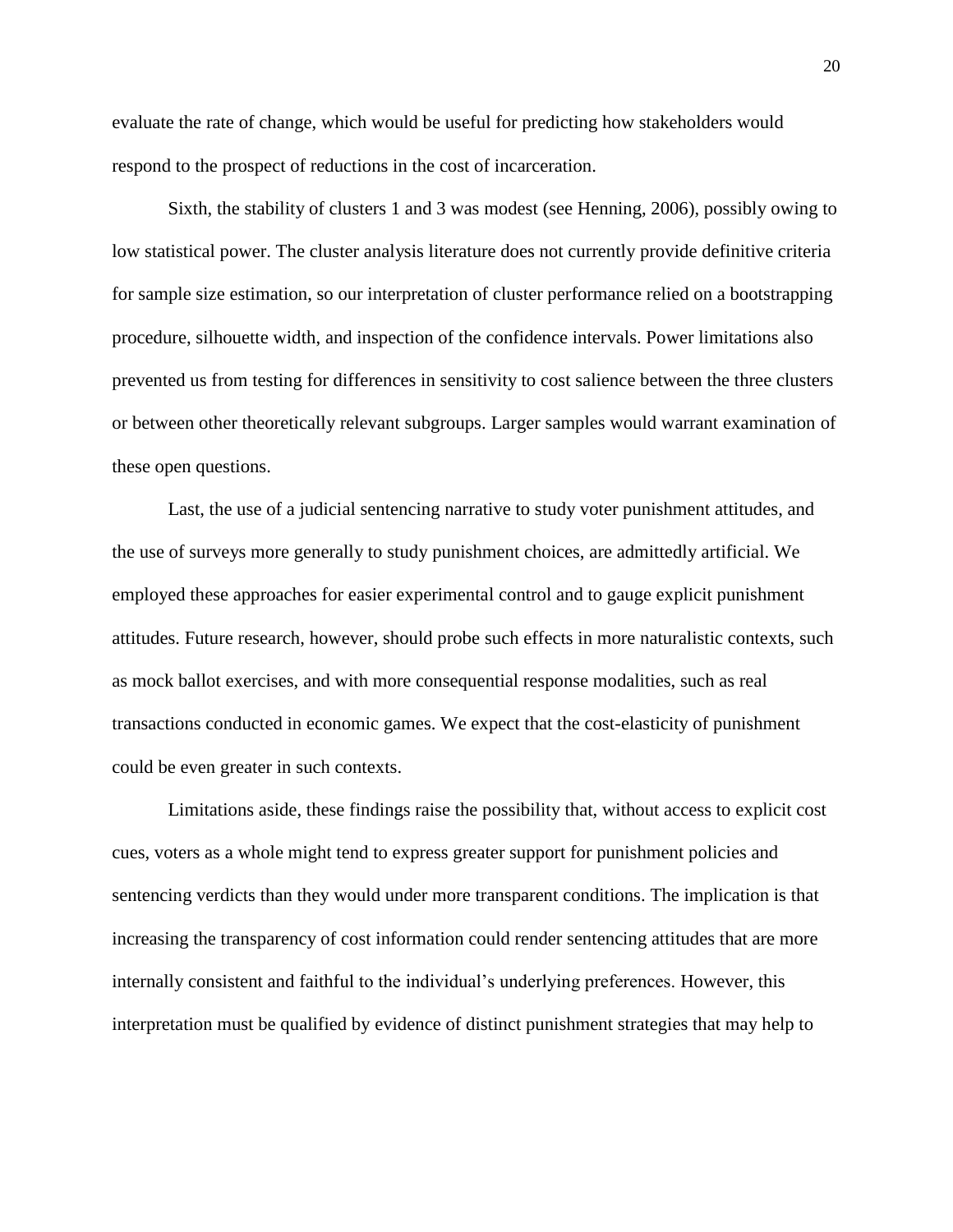account for individual variation in sensitivity to information about the costs of incarceration.

This study, thus, contributes to an important discourse on transparency in sentencing.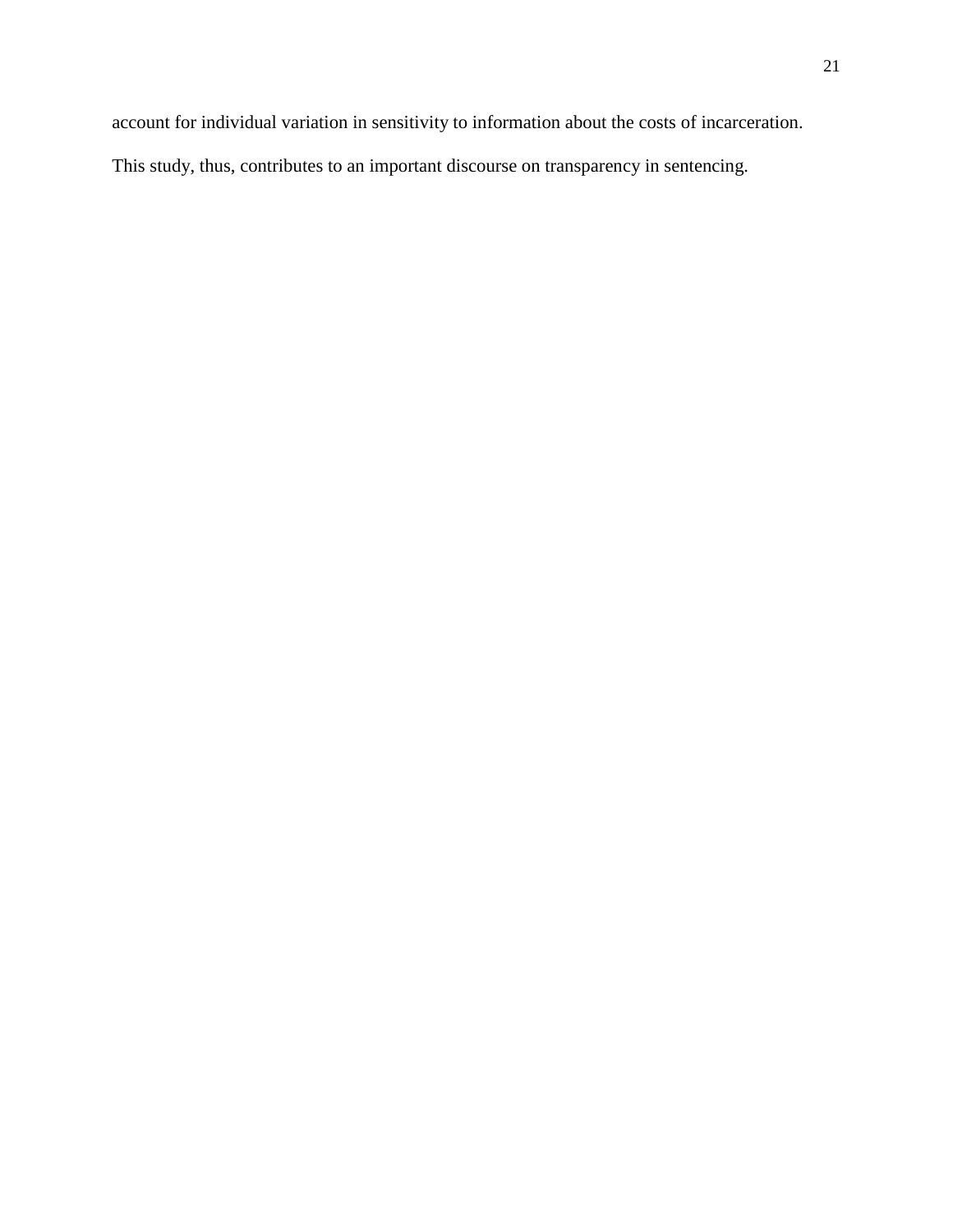#### **Reference List**

Aharoni, E., & Fridlund, A. J. (2012). Punishment without reason: Isolating retribution in lay punishment of criminal offenders. *Psychology, Public Policy, and Law*, *18*(4), 599[.](http://doi.org/10.1037/a0025821)

<http://doi.org/10.1037/a0025821>

Aharoni, E., Kleider‐ Offutt, H. M., Brosnan, S. F., & Watzek, J. (2019). Justice at any cost? The impact of cost–benefit salience on criminal punishment judgments. *Behavioral sciences & the law*, *37*(1), 38-60. <https://doi.org/10.1002/bsl.2388>

Arkes H. R., Joyner C.A., Pezzo M.V., Nash J.G., Seigel-Jacobs K., & Stone E. (1994). The psychology of windfall gains. *Organizational Behavior and Human Decision Processes*, *59*, 331–47.<https://doi.org/10.1006/obhd.1994.1063>

Baker, P. (2018, June 7). Alice Marie Johnson Is Granted Clemency by Trump After Push by Kim Kardashian West. The *New York Times*. p. A16. Retrieved on July 5, 2019 from [https://www.nytimes.com/2018/06/06/us/politics/trump-alice-johnson-sentence-commuted-kim](https://www.nytimes.com/2018/06/06/us/politics/trump-alice-johnson-sentence-commuted-kim-kardashian-west.html)[kardashian-west.html](https://www.nytimes.com/2018/06/06/us/politics/trump-alice-johnson-sentence-commuted-kim-kardashian-west.html)

Baron, J., & Leshner, S. (2000). How Serious are expressions of protected values? *Journal of Experimental Psychology: Applied, 6*(3), 183-194. http://dx.doi.org/10.1037/1076- 898X.6.3.18[3](https://doi.org/10.1006/obhd.1994.1063)

Becker, G. S. (2013). *The economic approach to human behavior.* University of Chicago press.

Bennett, M. W. (2014). Confronting cognitive "anchoring effect" and "blind spot" biases in federal sentencing: A modest solution for reforming a fundamental flaw. *The Journal of Criminal Law & Criminology, 104*, 489–534.<https://doi.org/10.1177/0734371X17704891>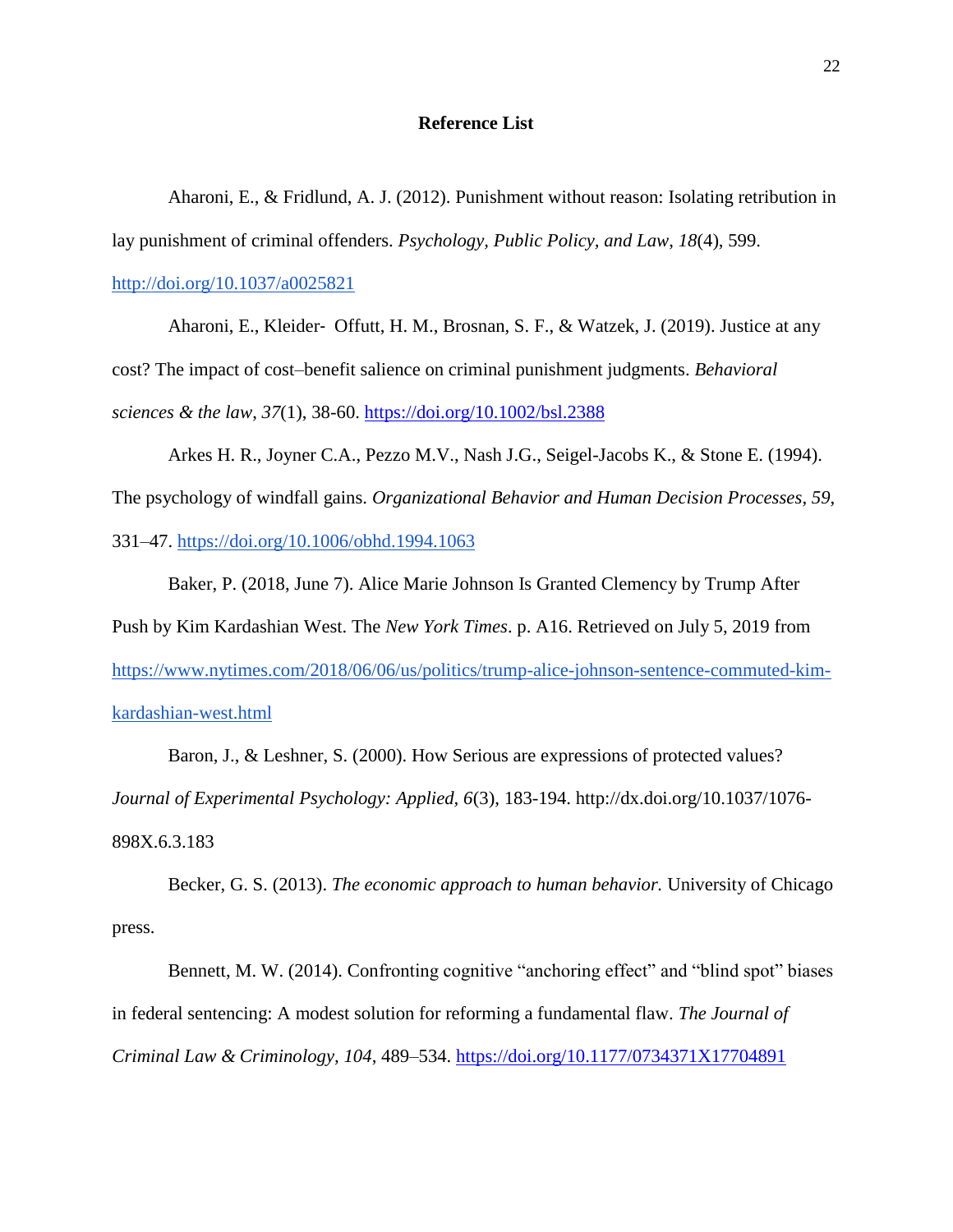Berns, G. S., Bell E., Capra C. M., Prietula M. J., Moore S., Anderson B., Ginges J., & Atran S. (2012). The price of your soul: neural evidence for the non-utilitarian representation of sacred values. *Philosophical Transactions of the Royal Society B*, *367*, 754–762[.](https://doi.org/10.1098/rstb.2011.0262)

#### <https://doi.org/10.1098/rstb.2011.0262>

Buhrmester, M., Kwang, T., & Gosling, S. D. (2011). Amazon's Mechanical Turk: A new source of inexpensive, yet high-quality, data?. *Perspectives on psychological science, 6*(1), 3-5. <https://doi.org/10.1177/1745691610393980>

Enns, P. (2014). The Public's Increasing Punitiveness and Its Influence on Mass Incarceration in the United States, *American Journal of Political Science. 58*(4): 857-72[.](https://doi.org/10.1111/ajps.12098)

#### <https://doi.org/10.1111/ajps.12098>

Frederick, S., Novemsky, N., Wang, J., Dhar, R., & Nowlis, S. (2009). Opportunity cost neglect. *Journal of Consumer Research*, *36*, 553–561. <http://doi.org/10.1177/0956797615608267>

Gottlieb, A. (2017). The effect of message frames on public attitudes toward criminal justice reform for nonviolent offenses. *Crime & Delinquency, 63*(5), 636-656.

Haidt, J., & Graham, J. (2007). When morality opposes justice: Conservatives have moral intuitions that liberals may not recognize. *Social Justice Research*, *20*(1), 98-116.

Henrichson, C., & Delaney, R. (2012). The price of prisons: What incarceration costs

taxpayers. *Federal Sentencing Reporter., 25*, 68. <http://doi.org/10.1525/fsr.2012.25.1.68>

Hoskin, R. (1983). Opportunity Cost and Behavior. *Journal of Accounting Research, 21*(1), 78-95. <http://doi.org/10.2307/2490937>

Kirby, K. N., & Maraković, N. N. (1996). Delay-discounting probabilistic rewards: Rates decrease as amounts increase. *Psychonomic Bulletin & Review, 3*(1), 100-104.

<http://doi.org/10.3758/BF03210748>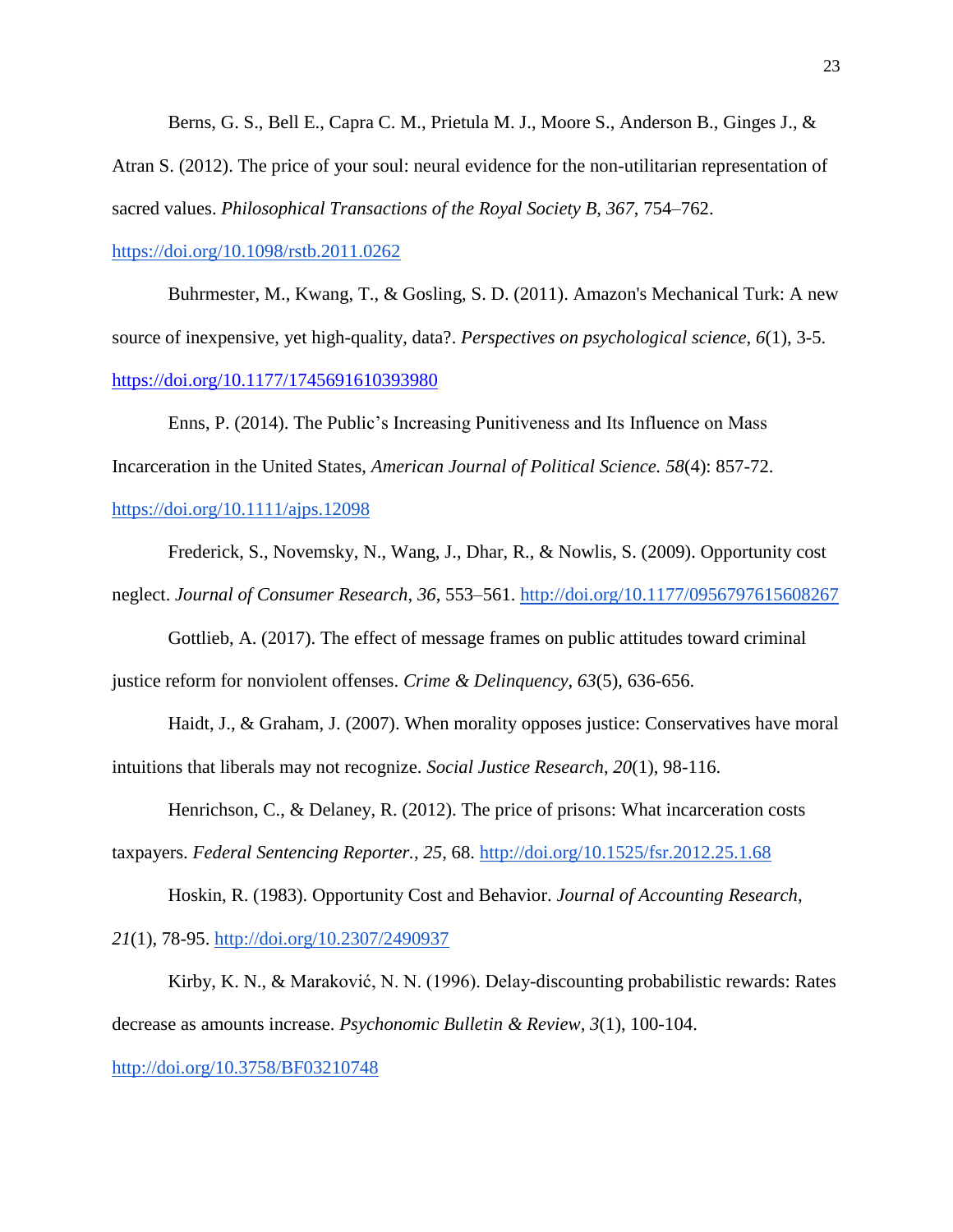Kirchner, W. K. (1958). Age differences in short-term retention of rapidly changing

information. *Journal of Experimental Psychology. 55*, 352–358. doi: 10.1037/h0043688

Milner, B. (1971). Interhemispheric differences in the localization of psychological processes in man. *British Medical Bulletin, 27*, 272-277.

Mullinix, K. J., Leeper, T. J., Freese, J., & Druckman, J. N. (2016). The generalizability of survey experiments. *Journal of Experimental Political Science, 2*, 109-138.

Nadelhoffer, T., Heshmati, S., Kaplan, D., & Nichols, N. (2013). Folk retributivism and the communication confound. *Economics and Philosophy, 29,* 235–261.

[https://doi.org/https://doi.org/10.1017/S0266267113000217](https://doi.org/https:/doi.org/10.1017/S0266267113000217)

Neumann, B. R., & Friedman, L. A. (1978). Opportunity costs: Further evidence through an experimental replication. *Journal of Accounting Research*, 400-410[.](https://doi.org/10.2307/2490574)

<https://doi.org/10.2307/2490574>

Northcraft, G.B., & Neale M.A. (1986), Opportunity Costs and the Framing of Resource Allocation Decisions. *Organizational Behavior and Human Decision Processes, 37* (3), 348–56[.](https://doi.org/10.1016/0749-5978(86)90034-8) [https://doi.org/10.1016/0749-5978\(86\)90034-8](https://doi.org/10.1016/0749-5978(86)90034-8)

Packer, H. (1968). *The limits of the criminal sanction.* Stanford University Press.

Patton, J. H., Stanford, M. S., & Barratt, E. S. (1995). Factor structure of the Barratt

Impulsiveness Scale. *Journal of Clinical Psychology 51*(6), 768-774.

[http://dx.doi.org/10.1002/1097-4679\(199511\)51:6<768::AID-JCLP2270510607>3.0.CO;2-1](http://dx.doi.org/10.1002/1097-4679(199511)51:6)

Peer, E., Vosgerau, J., & Acquisti, A. (2014). Reputation as a sufficient condition for data quality on Amazon Mechanical Turk. *Behavior Research Methods, 46*(4), 1023-1031.

Rachlinski, J. J., Wistrich, A. J., & Guthrie, C. (2012). Altering attention in adjudication.

*UCLA Law Review*, 60, 1586.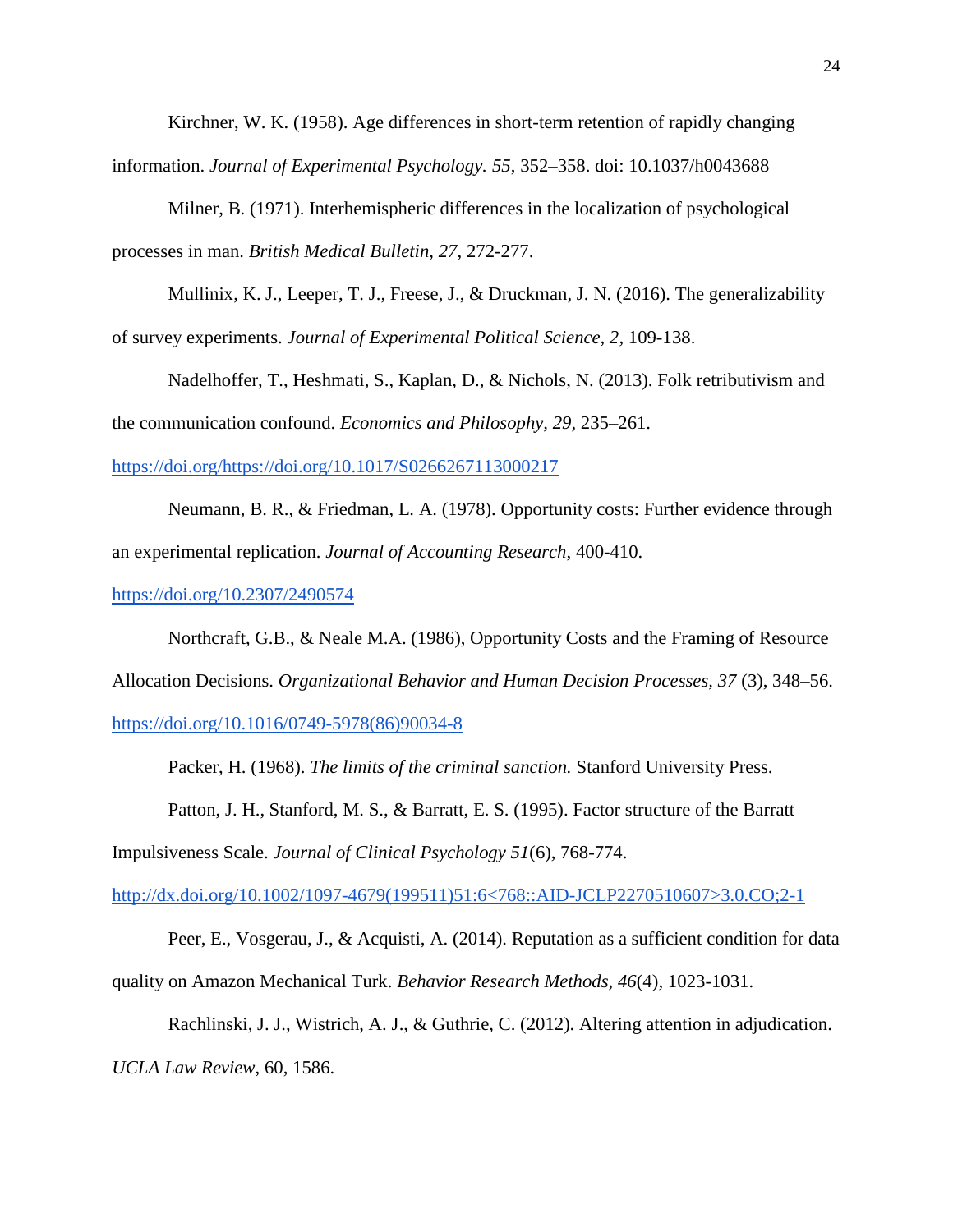Ritov, I., & Baron, J. (2011). Joint presentation reduces the effect of emotion on evaluation of public actions. *Cognition and Emotion*, *25*(4), 657-675.

Rousseeuw, P. J. (1987). Silhouettes: a graphical aid to the interpretation and validation of cluster analysis. *Journal of Computational and Applied Mathematics, 20*, 53-65.

DOI:10.1016/0377-0427(87)90125-7

Rozin, P., Grant, H., Weinberg, S., & Parker, S. (2007). "Head versus heart": Effect of monetary frames on expression of sympathetic magical concerns. *Judgment and Decision Making, 2*(4), 217-224.

Silver, J. R., & Silver, E. (2017). Why are conservatives more punitive than liberals? A moral foundations approach. *Law and human behavior*, *41*(3), 258.

Starmer, C. (2000). Developments in non-expected utility theory: The hunt for a descriptive theory of choice under risk. *Journal of Economic Literature*, 38(2), 332-382. DOI: 10.1257/jel.38.2.332

Tetlock, P. E., Kristel, O. V., Elson, S. B., Green, M. C., & Lerner, J. S. (2000). The psychology of the unthinkable: taboo trade-offs, forbidden base rates, and heretical counterfactuals. *Journal of Personality and Social Psychology, 78*(5), 853. http://doi.org/10.1037/0022-3514.78.5.853

Tetlock, P. E. (2003). Thinking the unthinkable: Sacred values and taboo cognitions. *Trends in Cognitive Sciences, 7*(7), 320-324[.](https://doi.org/10.1016/S1364-6613(03)00135-9) [https://doi.org/10.1016/S1364-6613\(03\)00135-9](https://doi.org/10.1016/S1364-6613(03)00135-9)

Thomson, D. R., & Ragona, A. J. (1987). Popular moderation versus governmental authoritarianism: An interactionist view of public sentiments toward criminal sanctions. *Crime & Delinquency, 33*(3), 337-357.<https://doi.org/10.1177/0011128787033003002>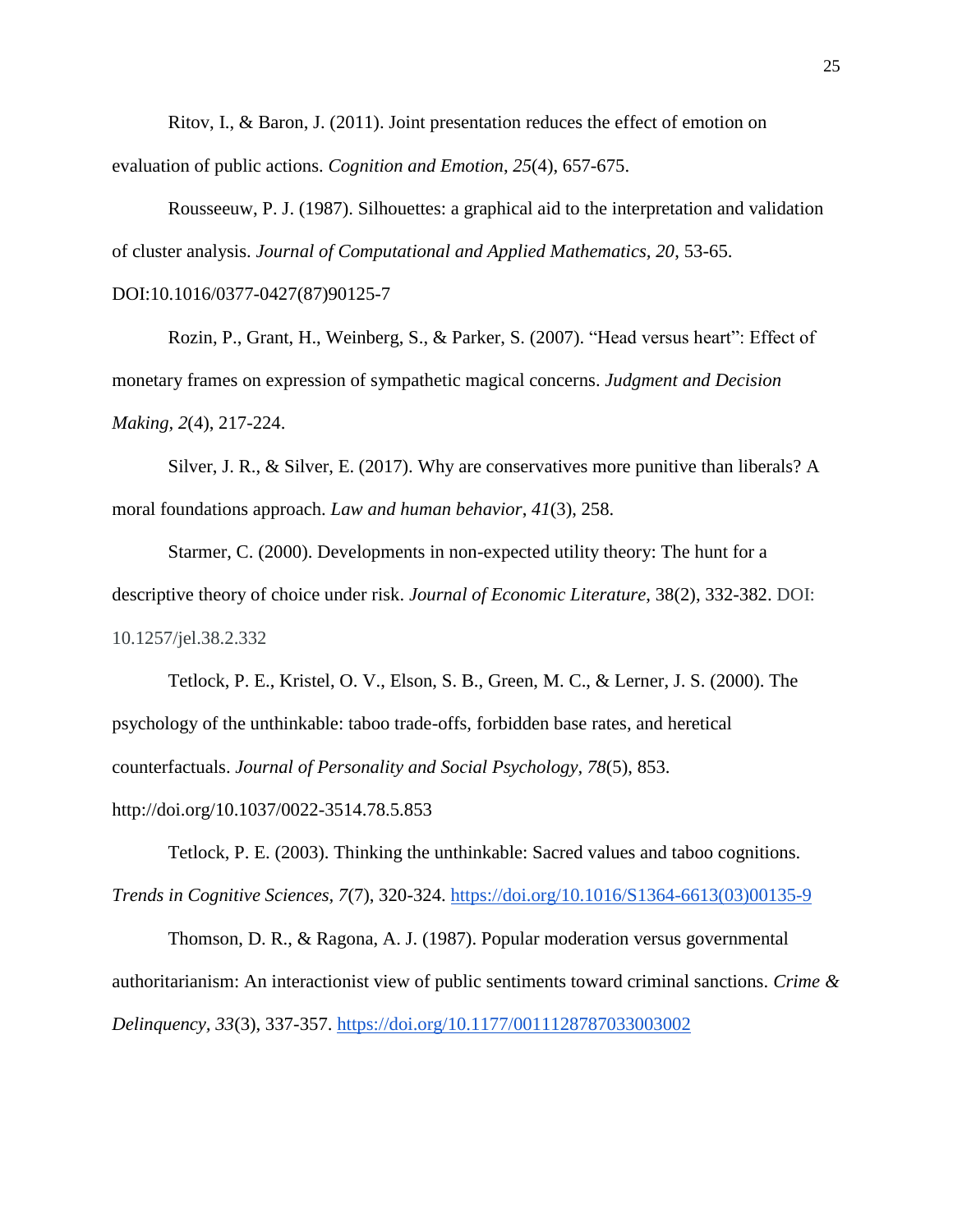Tversky, A., & Kahneman, D. (1973). Availability: A heuristic for judging frequency and probability. *Cognitive Psychology, 5*(2), 207-232[.](https://doi.org/10.1016/0010-0285(73)90033-9) [https://doi.org/10.1016/0010-0285\(73\)90033-9](https://doi.org/10.1016/0010-0285(73)90033-9)

Vera-Muñoz, S. C. (1998). The effects of accounting knowledge and context on the omission of opportunity costs in resource allocation decisions. *Accounting Review,* 47-72.

## <https://doi.org/10.4236/psych.2017.87070>

Ward Jr, J. H. (1963). Hierarchical grouping to optimize an objective function. *Journal of the American statistical association*, *58*(301), 236-244.

White House (2016). Economic perspectives on incarceration and the criminal justice

system. *Government Report.* Washington, DC. Retrieved on April 13, 2018 fro[m](https://obamawhitehouse.archives.gov/)

[https://obamawhitehouse.archives.gov](https://obamawhitehouse.archives.gov/)